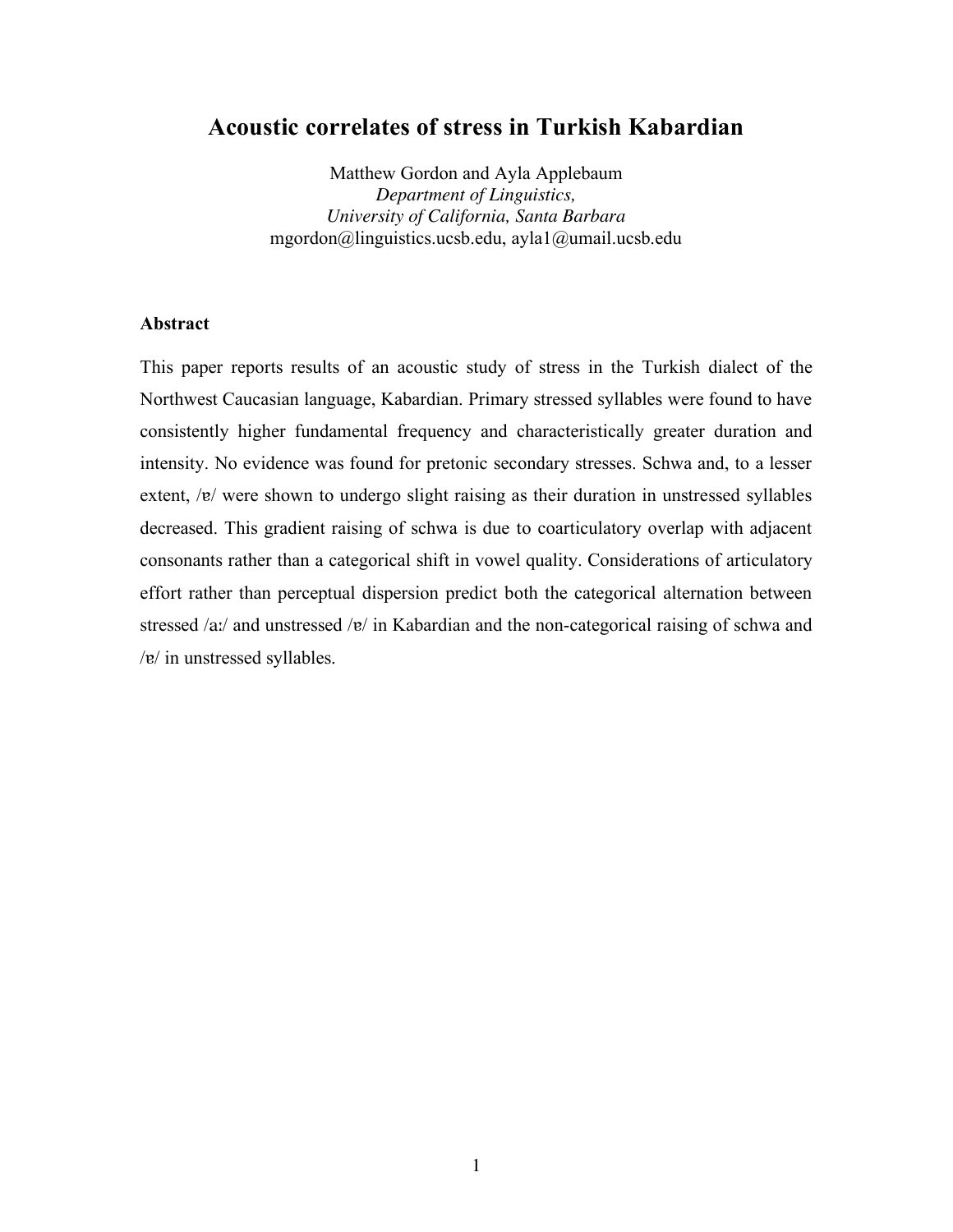#### **1. Introduction**

The cross-linguistic investigation of the acoustic realization of stress has provided fertile ground for phonetic research since the seminal work on English stress correlates by Fry (1955, 1958). Typological phonetic studies have shown that the acoustic manifestations of stress vary from language to language with stressed syllables typically being associated with one or more of the following properties: raised fundamental frequency, increased loudness, greater duration, and different vowel qualities, e.g. English (Fry 1955, 1958, Beckman 1986), Russian (Bondarko et al. 1973), Polish (Jassem et al. 1968), Mari (Baitschura 1976), Indonesian (Adisasmito-Smith & Cohn 1996), Tagalog (Gonzalez 1970), Dutch (Sluijter & van Heuven 1996), Pirahã (Everett 1998), Chickasaw (Gordon 2004), Turkish (Levi 2005). Despite the recent increase in cross-linguistic acoustic studies of stress, the majority of the languages of the world have not been subject to instrumental studies of stress. Furthermore, there are entire language families and language areas, most notably in Asia, the Pacific and the Americas, for which there is no published quantitative research on acoustic correlates of stress. There is thus a need to expand the breadth of our cross-linguistic knowledge about the manifestations of stress.

One of the interesting issues in the typological phonetic study of stress is the question of whether the relative importance of different acoustic correlates is predictable from independent characteristics of languages. Based on existing studies, the availability of potential correlates of stress in a given language appears to be constrained by their role in the expression of other phonological properties in that language. For example, the use of F0 as a cue to stress might be limited in a language in which F0 is used contrastively to signal lexical tone. In support of this prediction, Everett (1998) found that duration and intensity are more reliable correlates of stress than F0 in Pirahã, an Amazonian language in which tone is phonemic. Potisuk et al. (1996) make a similar finding in their study of Thai, another tone language. Similarly, stressed vowels are often shorter than unstressed vowels in languages with phonemic vowel length contrasts in unstressed syllables, e.g. Finnish, Czech.

The present study of stress in Kabardian seeks to contribute to our phonetic understanding of stress correlates in two ways. First, as the first quantitative study of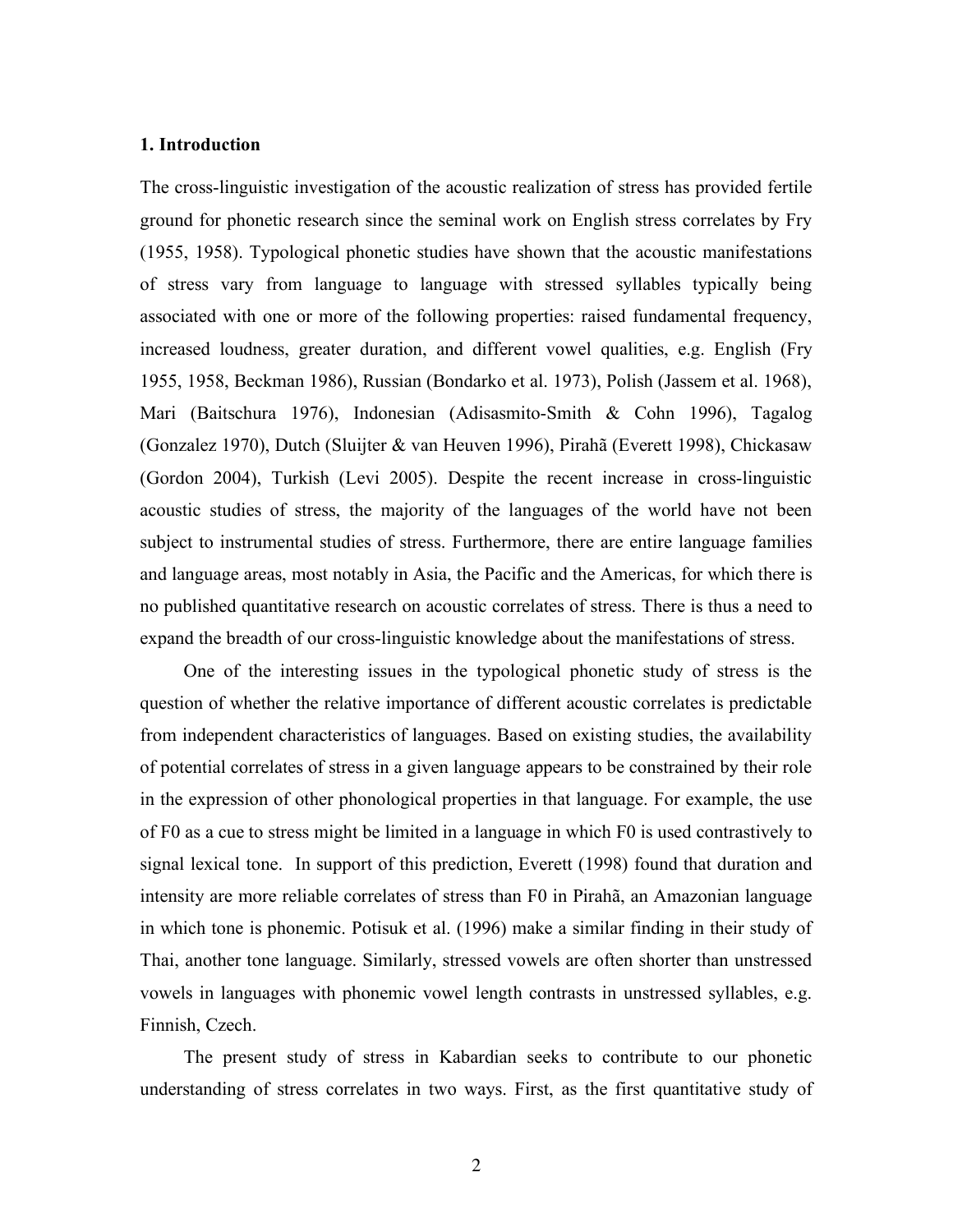stress in a Northwest Caucasian language, it promises to expand our knowledge about the cross-linguistic correlates of stress. Second, the typologically unusual nature of its vertical three vowel system allows for further testing of the hypothesis that the realization of stress is conditioned at least partially by other phonological properties of a language.

# **2. Background**

Kabardian is a Northwest Caucasian language spoken predominantly in the Kabardino-Balkar Republic of Russia (443,000 speakers according to the online Ethnologue at www.sil.org) and Turkey (550,000 according to the Ethnologue), although small groups of speakers are scattered throughout many countries, including Syria, Jordan, Lebanon, and the United States. Kabardian belongs to the Circassian branch of the Northwest Caucasian language family. The Circassian languages are commonly divided into two branches: East Circassian, including Kabardian and closely related Besleney, and West Circassian, including Adyghe and its associated dialects. The present study focuses on the variety of Kabardian spoken in Turkey.

# *2.1. Consonants*

Turkish Kabardian features the consonant phonemes in Table 1 (see Gordon & Applebaum 2006 for description of phonetic attributes of Kabardian consonants and vowels)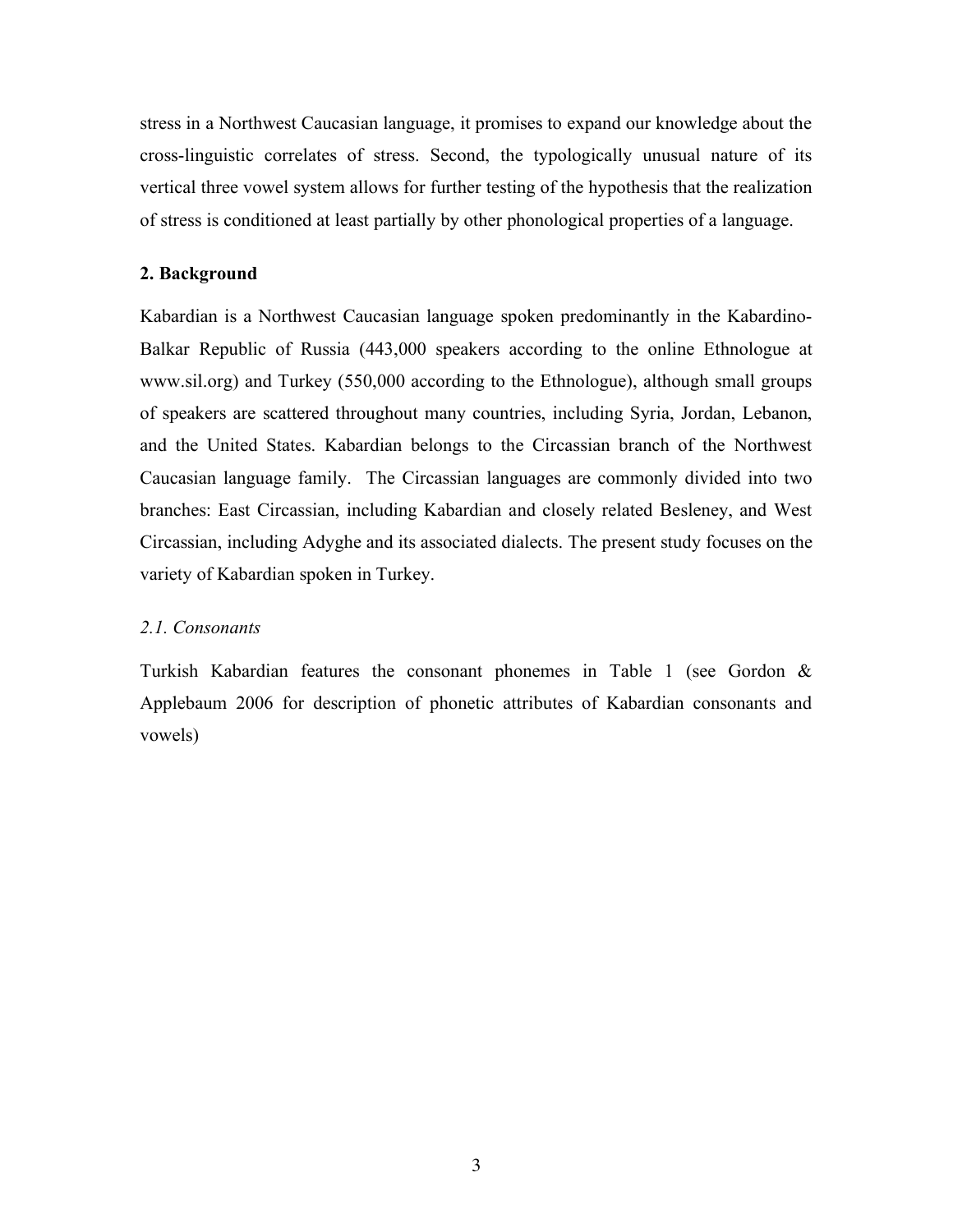|             | Labial                            | Denti-alveolar                     | Palato-alveolar | Palatal            | Palatalized Velar    | Velar                                         | Uvular                                                            | Pharyngeal | Laryn-geal                |
|-------------|-----------------------------------|------------------------------------|-----------------|--------------------|----------------------|-----------------------------------------------|-------------------------------------------------------------------|------------|---------------------------|
| Stop        | p'<br>$\mathbf b$<br>$\mathbf{p}$ | $t^{\prime}$<br>d<br>t             |                 |                    | $k^j k^j$<br>$g^{j}$ | $k^w k^w$                                     | $\mathbf{q}$<br>$\mathbf q$<br>$q^w$<br>$q^w$                     |            | $?$ ?                     |
| Affricate   |                                   | ts ts' dz                          |                 |                    |                      |                                               |                                                                   |            |                           |
| Fricative   | f f'<br>V                         | S<br>Z                             | 3               | $\dot{\bf j}$<br>ç |                      | $V^{\mathrm{w}}$<br>$\mathbf{X}^{\mathbf{W}}$ | $\, {\bf R}$<br>$\chi$<br>$\mathbf{R}_{\rm{m}}$<br>$\chi^{\rm w}$ | $\hbar$    | $\boldsymbol{\mathrm{h}}$ |
| Nasal       | m                                 | $\mathbf n$                        |                 |                    |                      |                                               |                                                                   |            |                           |
| Lateral     |                                   | $\mathbf{1}'$<br>$\mathbf{I}$<br>1 |                 |                    |                      |                                               |                                                                   |            |                           |
| Tap         |                                   | $\Gamma$                           |                 |                    |                      |                                               |                                                                   |            |                           |
| Approximant |                                   |                                    |                 | ٠<br>J             |                      |                                               |                                                                   |            |                           |

Table 1. The consonant phonemes of speakers examined in this paper

#### *2.2. Vowels*

Kabardian possesses a so-called 'vertical vowel system' in which vowel height but not backness is contrastive. Most sources assume two short central vowels  $/e$ ,  $\phi$  as well as a third central but lower vowel /a/ that has either been regarded as a third short vowel (Catford 1984) or as a long vowel (Choi 1991, Wood 1994). Duration measurements by Choi (1991) indicate that the lowest vowel is indeed a long vowel, since it is nearly twice as long as the next lowest vowel quality  $\frac{1}{e}$ .

On the surface, there are many additional vowel qualities triggered by surrounding consonants. For example, rounded allophones occur next to rounded consonants and retracted allophones occur next to velar and uvular consonants (see Catford 1984, Colarusso 1988, Choi 1991, and Wood 1994 on these allophones in Kabardian and Vogt 1963 on vowel allophones in closely related Ubykh). The most peripheral of these vowel qualities occur before a following glide. Thus, the vowel  $\frac{1}{e}$  is realized as [o] before /w/ and as [e] before /j/, while the vowel  $\sqrt{2}$  is realized as [u] before /w/ and as [i] before /j/. These sequences of short vowel plus glide are often realized as long monophthongs on the surface, i.e. as  $[\alpha]$ ,  $[\varepsilon]$ ,  $[\mu$ ;  $[\mu]$ ,  $[\mu]$ . Figure 1 plots the three vowel phonemes  $\ell$ ,  $\varphi$ ,  $\varphi$ ,  $\varphi$ , and the most peripheral allophones, i.e. those before glides, of the two short vowels as produced by five female speakers of Kabardian from Turkey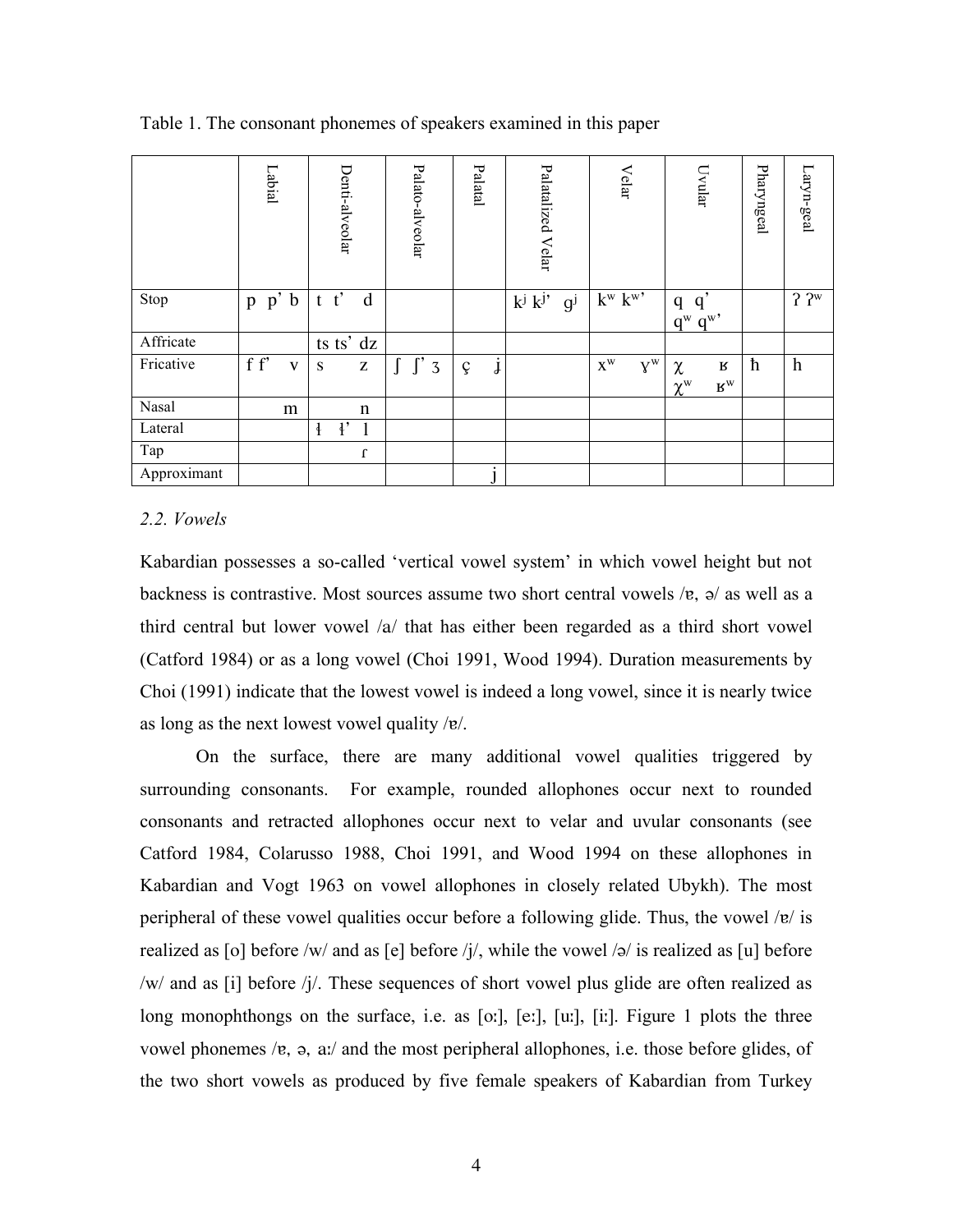(from Gordon & Applebaum 2006). In the plot, each vowel symbol represents a single token of that vowel.



 $-1000$  $\mathbf{I}$  $\mathsf I$  $\mathbf I$  $\overline{1}$  $\mathbf{I}$ L  $\mathbf{I}$ 1 1 1 1 1 1 1 1 1  $\mathbf{I}$  $\mathsf I$  $\mathsf I$ Figure 1. Plots of the first two formants for five female speakers of Turkish Kabardian (from Gordon & Applebaum 2006). Ellipses indicate two standard deviations from the mean.

## *2.3. Stress in Kabardian*

Phonological descriptions of Kabardian are in agreement that stress characteristically falls on either the penultimate or the final syllable of a word (Turchaninov  $\&$  Tsagov. 1940, Jakovlev 1948, Abitov et al 1957, Colarusso 1992, 2006): the final syllable if it is heavy, i.e. contains either a long vowel (CVV) or a coda consonant (CVC), and the penult if the final syllable is light. Words illustrating these stress generalizations appear in (1).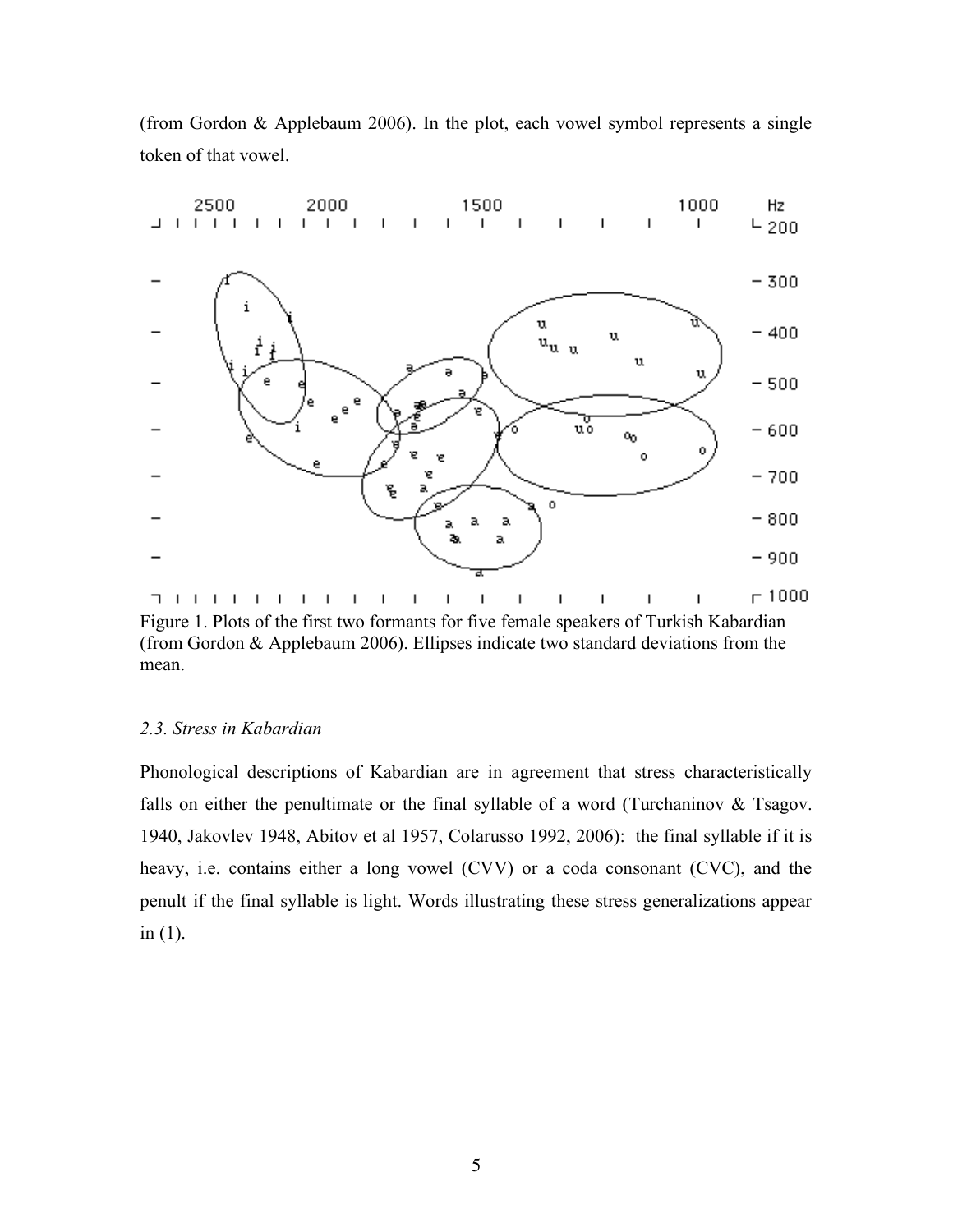(1) Final stress se'bən 'soap'  $\text{t}$ ep" $\text{f}$ ek<sup>j</sup> 'plate' sa: baby' baby' na:'nəw 'kid' le'za: 'work (past interrog) Penultimate stress 'pa:se 'early' "sa…bå 'dust'  $'m\geq 6$  'bear' ?e'da:q'e 'rooster'  $\gamma$ er'zəne 'good'

Colarusso (1992:16) observes that stress fails to fall on nominal suffixes, although he also notes that certain suffixes can carry a secondary stress. Verbal suffixes, on the other hand, can carry primary stress as long as they 'are of a purely verbal character' (pg. 17).

There is virtually no literature on the acoustic manifestation of stress in Kabardian other than Colarusso's (1992:16) statement that 'stress is a mixture of strong percussion and a slight rise in pitch'. To the best of our knowledge, there are no published descriptions of the acoustic differentiation of primary and secondary stress.

#### **3. Present study**

The present study seeks to confirm published descriptions of the location of stress and to determine the acoustic properties that signal stress, both primary and secondary stress. Besides representing the first quantitative study of stress in a Northwest Caucasian language, the present work addresses the question of whether acoustic correlates of stress are constrained on a language-specific basis by phonological properties. Lengthening of vowels is potentially constrained (but see Taff et al 2001 on Aleut) by the contrastive status of vowel length on the surface. We thus might expect duration to be used less to signal stress in Kabardian than F0, which is not used contrastively at the lexical level in Kabardian.

Another interesting issue is the potential relationship between the vowel inventory and the availability of vowel reduction as a cue to stress in Kabardian. Manuel (1990) has shown that vowel-to-vowel coarticulation is less extensive in languages with many phonemic vowels than in languages with fewer vowels. We might hypothesize that,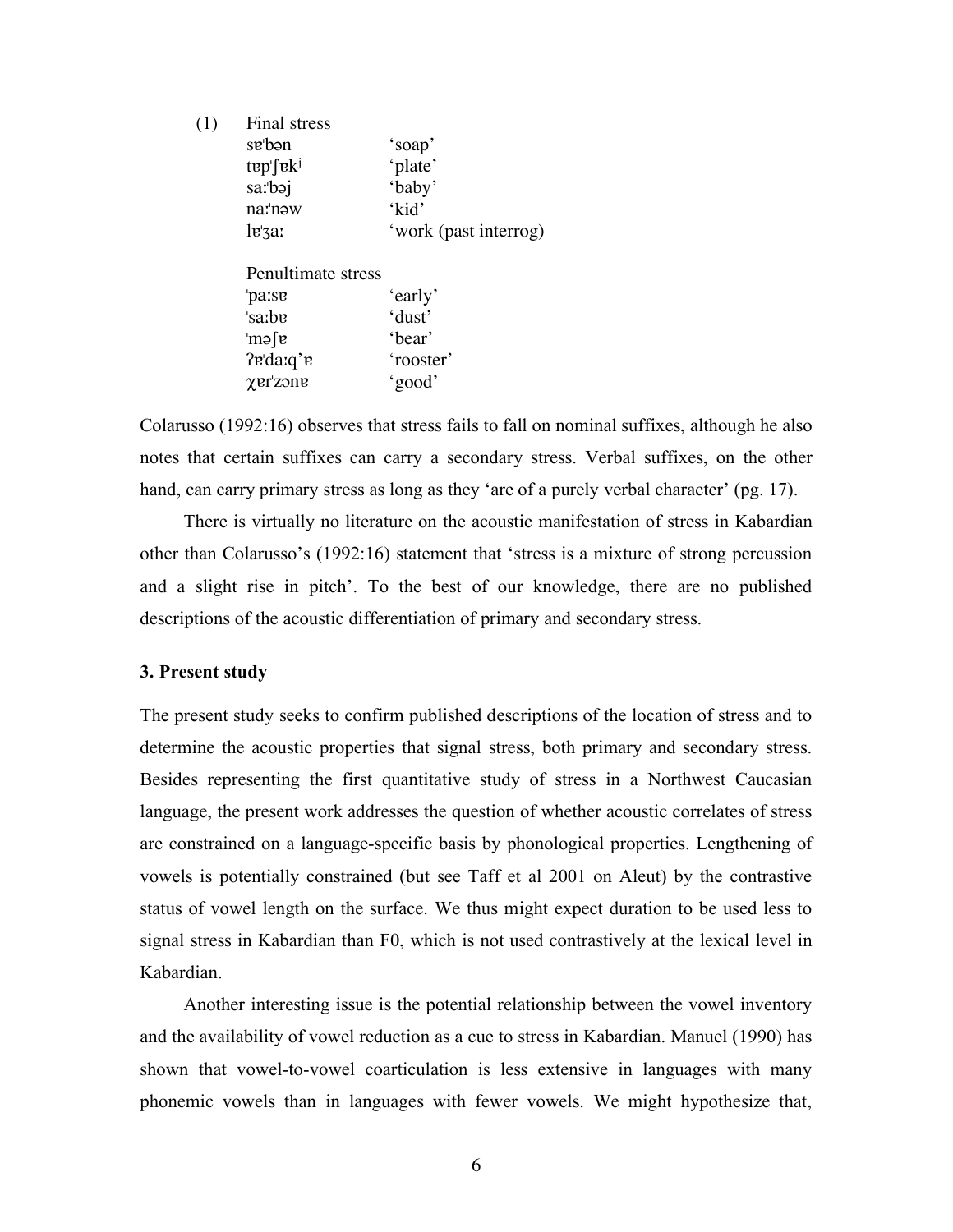because Kabardian possesses a small number of phonemic vowels, there is the possibility of employing different vowel qualities in stressed and unstressed sylllables with a minimal threat of obscuring phonemic contrasts. Thus, we might predict Kabardian to use vowel quality alternations as a cue to lack of stress.

Two types of vowel reduction patterns have been identified by Crosswhite (2001) in her typological investigation of reduction. One type involves centralization of unstressed vowels. For example, most vowels in English reduce to a schwa-like vowel when unstressed. This type of reduction is typically linked to articulatory factors. Unstressed vowels are shorter than stressed vowels, which allows less time for articulators to reach more peripheral targets in the articulatory space. Crosswhite (2001) also points out that this type of reduction has the advantage of reducing the intrinsic prominence of unstressed vowels.

The other type of vowel reduction involves vowels becoming more *rather than less* peripheral in unstressed vowels. This increase in peripherality can be manifested as either vowel raising or lowering depending on the language. For example, the phonemic mid vowels /e, o/ raise to the high vowels /i, u/ when unstressed in Luiseño (Munro & Benson 1973) and unstressed  $\ell \infty$ ,  $\sigma$  raise to  $\ell \infty$ ,  $\sigma'$  in standard Italian (Maiden 1995). In Belorussian, on the other hand, the unstressed mid vowels /e,  $\sigma$ / lower to /a/ (Kryvitskii & Podluzhnyi 1994). Crosswhite (2001) attributes this superficially less intuitive raising type of reduction to the goal of maximizing the perceptibility of contrasts in unstressed contexts where they are more vulnerable. Either raising mid to high vowels or lowering mid to low vowels in unstressed syllables creates greater acoustic dispersion, hence increased perceptual distinctness, of different phonemic vowel qualities in the face of the shorter duration and reduced intensity associated with unstressed vowels.

Kabardian is described as having at least one type of vowel quality alternation dependent on stress, a centralizing variety. The lower short central vowel  $\left|\mathbf{e}\right|$  lowers and lengthens to /a:/ when stressed in the first syllable of disyllabic nouns and adjectives of the shape CVCå and less consistently in compounds resulting from concatenating two CV roots (Colarusso 1992). For example, the root /['a:lɐ/ 'boy' (pronounced as / $\zeta$ 'a:lɐ/ in the variety of literary Kabardian spoken in Russia) is realized as ['['a:lɐ] phrase-finally, but  $\lceil \mathbf{i} \cdot \mathbf{j} \rceil$  when another root follows within the same noun phrase, e.g.  $\lceil \mathbf{i} \cdot \mathbf{k'} \rceil$  'good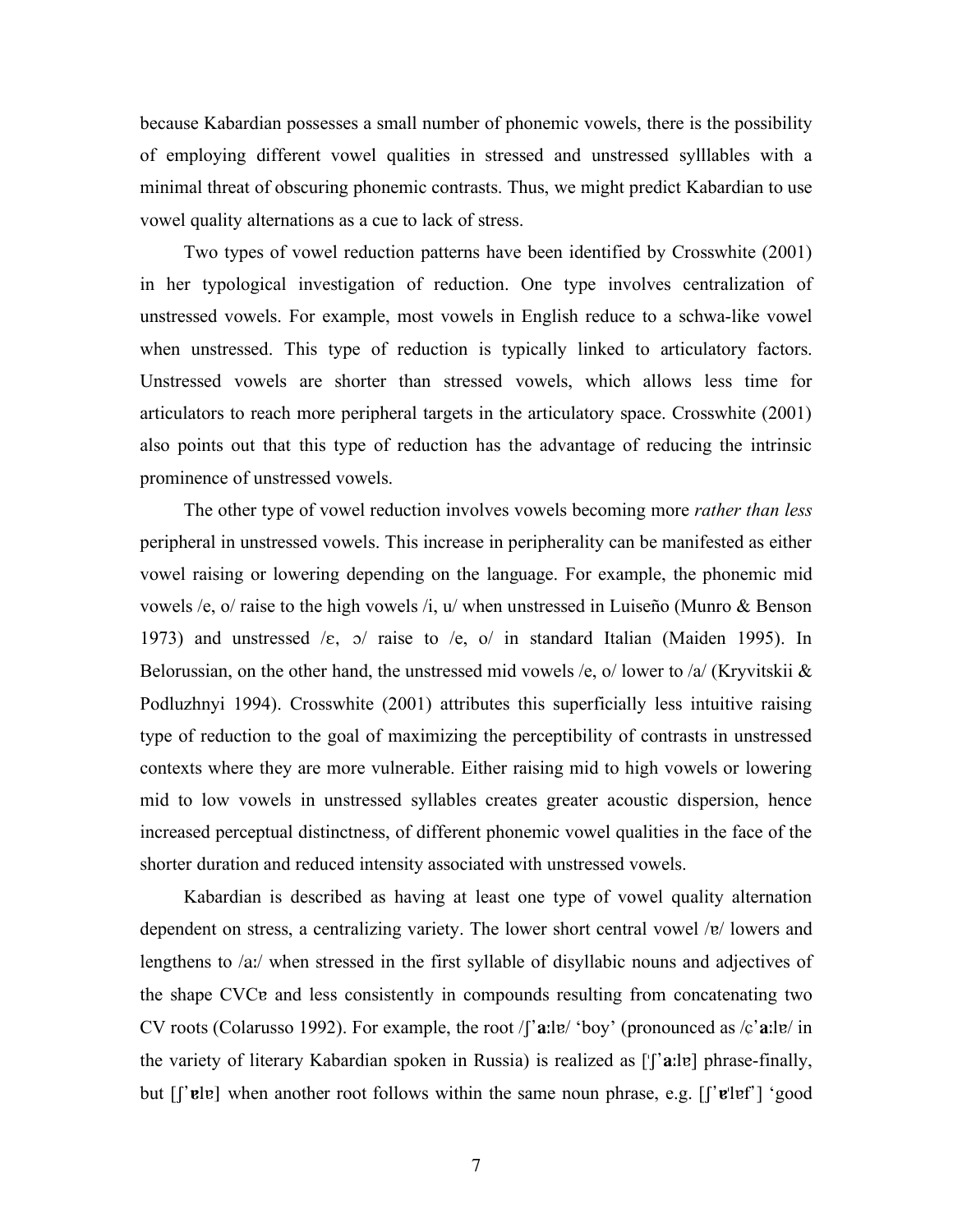boy', [f'vel 'ts'<sup>2</sup>k<sup>w'</sup>] 'little boy'. Because there are some CVCV roots that have a long  $\alpha$ .  $\alpha$ <sup>'</sup> in the first syllable when unstressed, e.g. . [sa:boi] 'baby', the alternating vowel in roots like /f'a:le/ is analyzed as underlyingly /e/ with the long /a:/ occurring in stressed syllables derived through fortition under stress. The fact that the stressed /a:/ that alternates with unstressed / $e$ / is transcribed in published sources and the orthography identically to the underlying  $\alpha$ . that does not alternate suggests that fortition of  $\alpha$ neutralizes an underlying phonemic distinction. This prediction has not been verified, however, through instrumental analysis.

Furthermore, because the lowering and lengthening of stressed  $/e/$  is positionally restricted, this still leaves open the possibility that  $\frac{1}{e}$  occurring in other contexts might also undergo a qualitative alternation conditioned by stress. For example, the two phonemic / $\mathbf{e}$ / in the word /t $\mathbf{e}$ p[ $\mathbf{e}$ kʲ/ 'plate' might differ, with the unstressed variant in the first syllable predicted to be either higher if the centralizing type of reduction applies or lower if the contrast enhancing variety is observed. Furthermore, although the phonemic  $\sqrt{2}$  already occupies the center of the vowel space and would thus not be prone to the centralizing type of reduction, either raising or lowering is possible if it undergoes the contrasting type of reduction, i.e. schwa which could raise in the direction of  $/9/$  or lower in the direction of  $\frac{1}{3}$  when unstressed.

The predictions for Kabardian vowel alternations according to the centralizing reduction pattern and the two types of contrast enhancing reduction (raising and lowering) are schematically depicted in Figure 2. Arrows connect each stressed vowel (in bold) to its unstressed allophone. The alternation between unstressed  $/e$  and stressed  $\frac{a}{a}$ . is not shown since it unambiguously belongs to the centralizing type of pattern.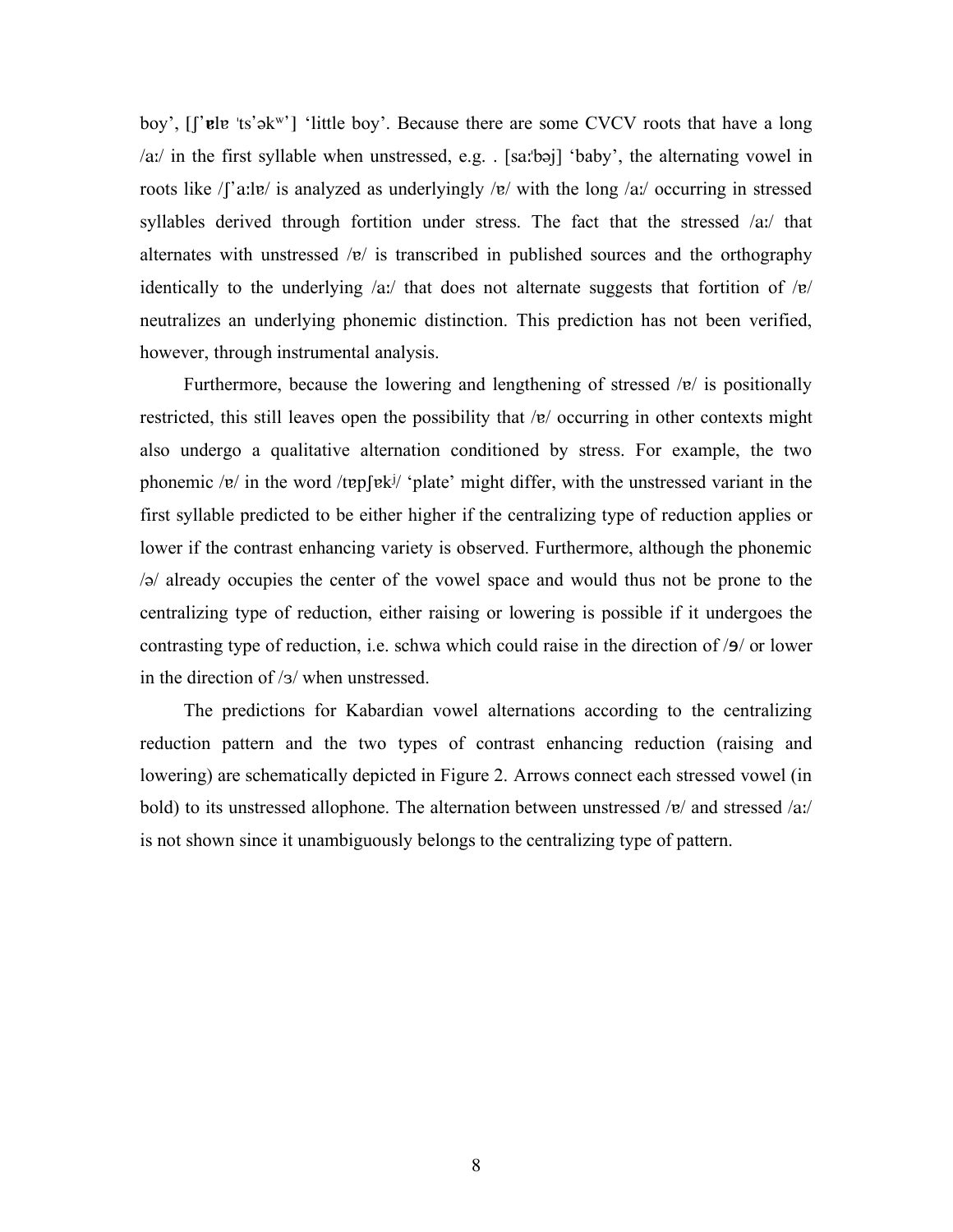

Figure 2. Stress-dependent vowel alternations classed according to the contrast enhancing vs. centralizing taxonomy of Crosswhite (2001)

If the strengthening of unstressed / $e$ / to stressed /a:/ is neutralizing as published sources suggest, then it is clear that vowel reduction in Kabardian is not completely constrained by the goal of preserving phonemic contrasts. However, this does not preclude the possibility that contrast maintenance exerts an influence on other potential reduction patterns. If reduction patterns are constrained by the goal of preserving phonemic contrasts, we would expect the raising type of reduction rather than the lowering type to apply to schwa, since lowering of schwa would infringe on the acoustic space occupied by  $\vert \mathbf{e} \vert$ . As Figure 1 showed (section 2.2), there is a sizable open portion of the vowel space above schwa into which schwa could reduce when unstressed. In the case of  $/e/$ , on the other hand, both centralizing and contrast enhancing reduction could threaten neutralization with other phonemic vowels, schwa in the case of centralizing reduction and  $\alpha$ . in the case of contrast enhancing reduction.

# **4. Methodology**

#### *4.1. Corpora and measurements*

Two corpora were examined in the present study, both of which consisted of words elicited in isolation. Data were collected in .wav format at a sampling rate of 44.1 kHz using a portable solidstate recorder (Edirol R09) via a unidirectional headworn microphone (Shure SMS10A). All elicitation was conducted in Turkish either in Turkey or the United States by the second author.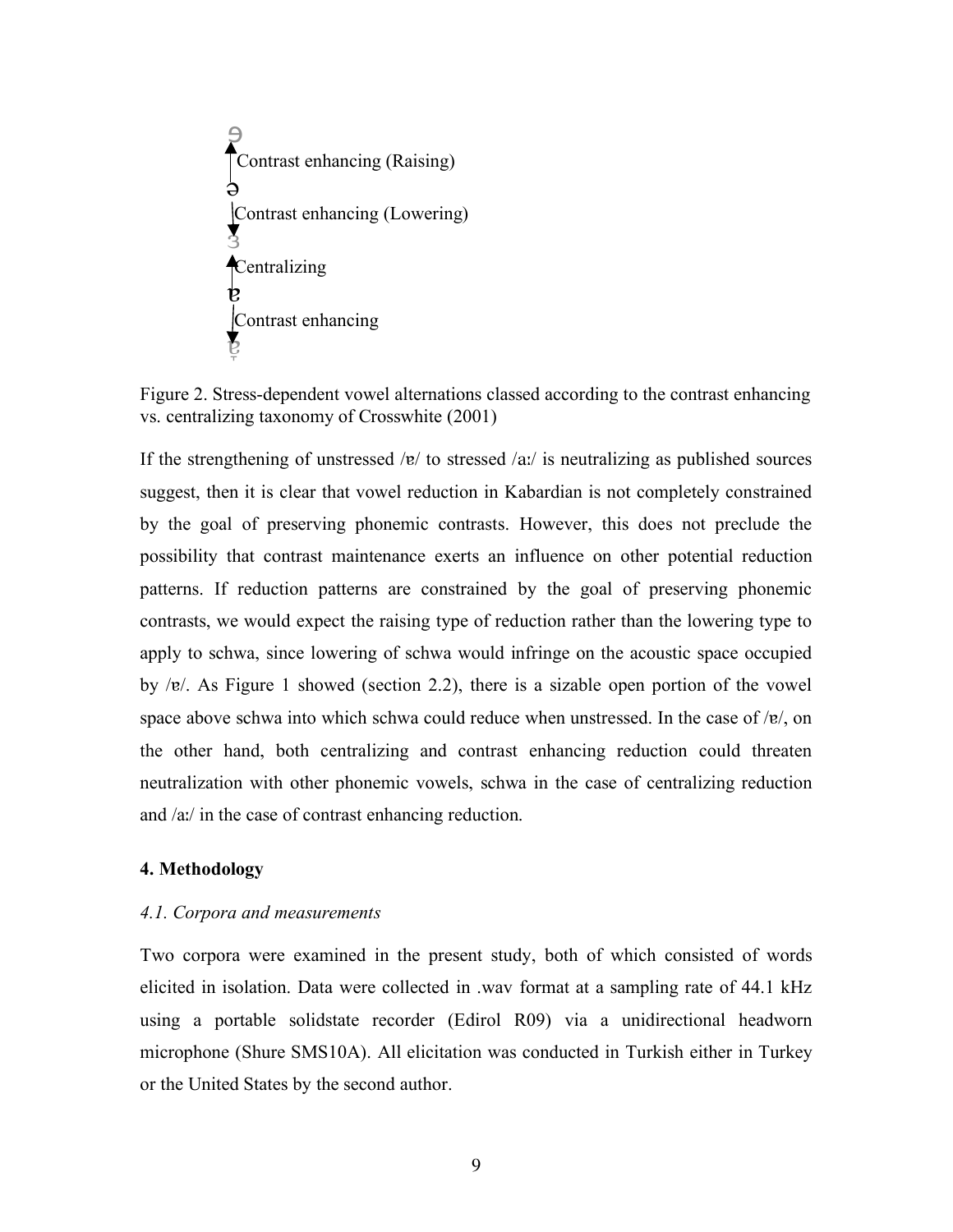The first elicited corpus was designed to explore the acoustic correlates of stress in vowels with differing degrees of stress. All of the words in this corpus varied in length from two to five syllables and contained at least one stressed vowel and one unstressed vowel. The vowel  $\mathcal{P}$ , the most commonly attested vowel in Kabardian, was targeted for measurement in order to control for intrinsic effects of vowel quality on the measured acoustic parameters. Because impressionistic examination of the data did not indicate a clear distinction between primary and secondary stress, vowels were at first conservatively divided into two groups, stressed and unstressed, where the location of stressed vowels adhered closely to published descriptions (section 2.3). However, the possibility of distinguishing primary and secondary stress was also explored in the analysis. Words included in the first corpus appear in appendix A.

Measurements taken for the first corpus include vowel duration measured from the onset to the offset of a visible second formant, the average intensity of the vowels, and the average F0 of the vowels. In several tokens (12 of 861 total measured vowels across speakers), reliable F0 values could not be taken due to the presence of non-modal phonation, either creakiness attributed to final position (3 cases) or breathiness attributed to an adjacent voiceless consonant (8 cases). Two speakers, the male speaker and one of the female speakers (FS2) accounted for all but one of the instances of non-modal phonation. Five repetitions of each word in this corpus were targeted for measurement. All measurements were made using Praat (www.praat.org).

The second corpus was designed to look at vowel quality as a potential correlate of stress. Words in this corpus belonged to nominal paradigms based on the roots /bosom/ 'host', /['alɐ/ 'boy' and /tɐp[ɐkʲ/ 'plate', where each root was elicited in its bare form and then followed by adjectives which pulled stress off its original position. The number of syllables following the target vowel was varied such that stress was distanced progressively farther from the right edge of the phrase. Five repetitions of each word in this corpus were targeted for measurement. The first and second formant values were calculated using the Get Formant function in Praat for a window encompassing the entire target vowel. This window was chosen (rather than a shorter window that would reduce microprosodic effects on formant structure induced by the flanking consonants) since the consonants surrounding the measured vowel were the same across all instances of the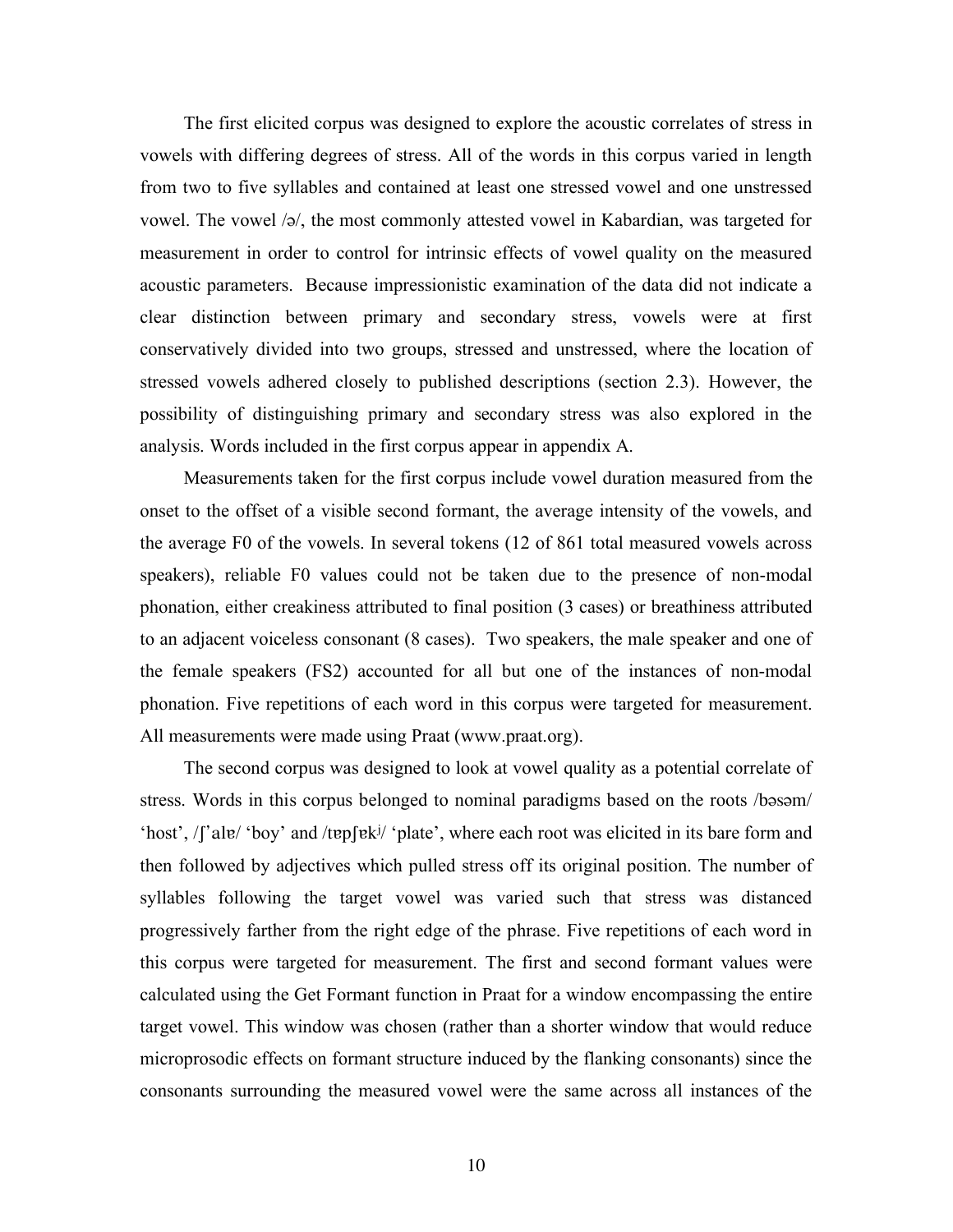same target vowel quality regardless of differences in distance from the stress. Thus, the target schwa always occurred between /s/ and /m/ even though the location of stress was systematically shifted across words containing the schwa. Similarly, the target  $/e$ / always occurred between /f/ and /k<sup>i</sup>/ and the targeted alternating vowel occurred consistently between  $\frac{y}{x}$  and  $\frac{y}{x}$ . Words in the second corpus appear in appendix B.

#### *4.2. Consultants*

Seven speakers (six female and one male) of Kabardian served as subjects in the study. All speakers hailed from Turkey and were bilingual in Turkish and Kabardian, with some possessing proficiency in English to varying degrees. The speakers grew up in the village of Fındık köyü in the Kahraman Maraş region of central Turkey before moving to Ankara as adults. All speakers reported using Kabardian on a daily basis with family members.

#### **5. Results**

### *5.1. Duration, intensity, and fundamental frequency*

#### *5.1.1. Duration*

Results collapsed over all speakers show that stressed vowels were longer than unstressed vowels: 77 milliseconds for stressed vowels and 55 milliseconds for unstressed vowels. A series of statistical tests were conducted to assess the robustness of this difference. First, a multivariate analysis of variance (MANOVA) was performed with stress level (stressed vs. unstressed), speaker, and word length as independent variables and duration as the dependent variable. Word length was included as a variable due to the cross-linguistic tendency for the duration of individual segments to decrease with an increase in the number of syllables in a word (Lindblom & Rapp 1973). Because of the large number of tokens measured, effect sizes expressed as  $\eta^2$  values were used to evaluate the relative reliability of different independent variables as a predictor of duration values (Levine & Hullett 2002). Since SPSS does not provide  $\eta^2$  values, they were calculated manually by dividing the between-groups sum of squares by the total sum of squares both of which are reported by SPSS. Larger effect size values associated with a given independent variable indicate more robust effects of that variable on the phonetic parameter examined in the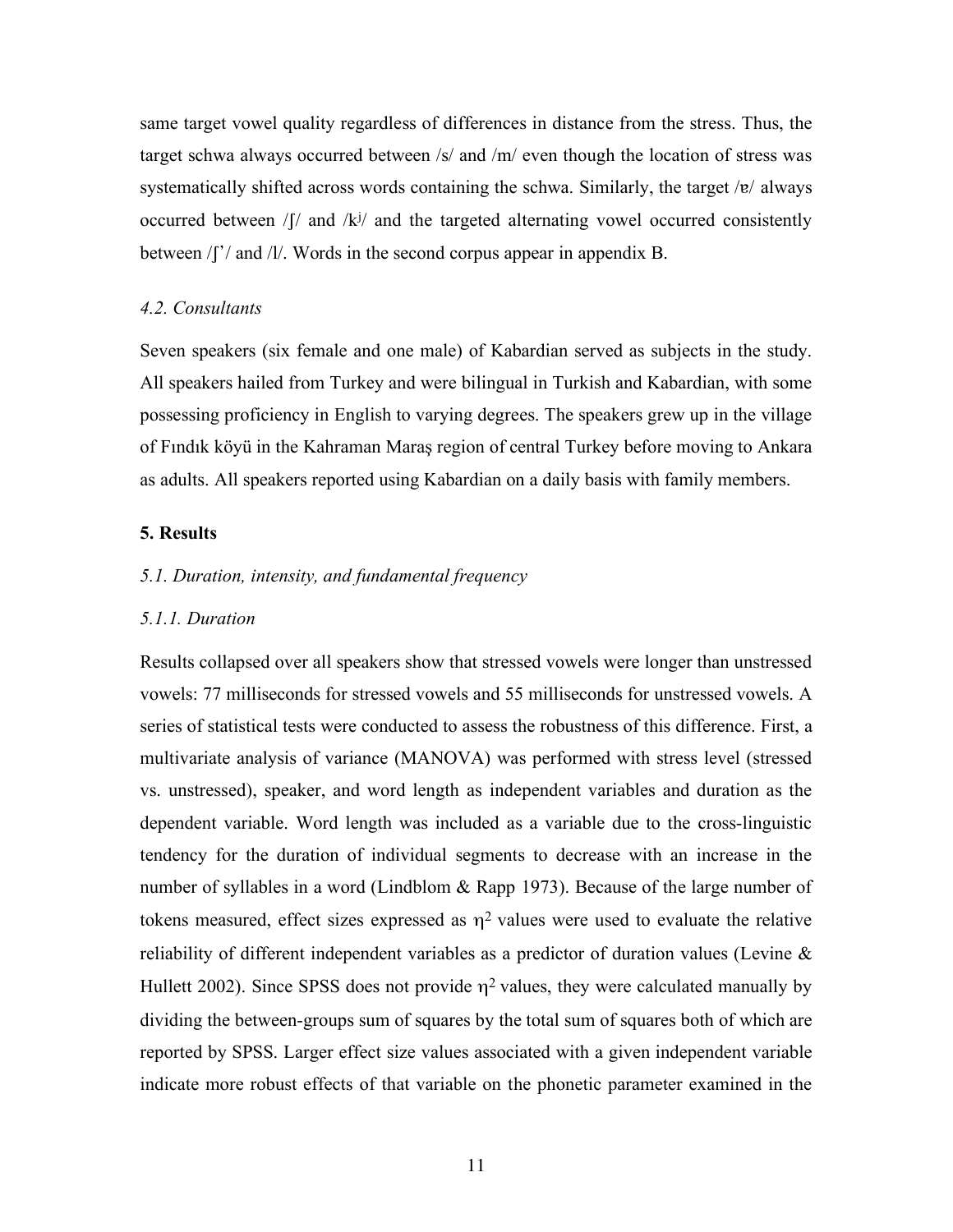analysis. Values for  $\eta^2$  greater than .01 may be regarded as reflecting a small effect, values greater than .06 a medium effect, and those greater than .14 a large effect.

Results of the analysis of variance for duration indicated a number of significant effects, the largest of which involved the effect of stress level on duration: F(1,807)=122.231,  $p < .001$ ,  $\eta^2 = .102$ . A smaller effect on duration was exerted by word length (F(3,807)=30.970, p < .001,  $\eta^{2}$ =.078) and speaker (F(6,807)=4.846, p < .001,  $\eta^{2}$ =.025). The effect of word length on duration values was due to a slight lengthening effect observed in vowels in words with five syllables. There was an interaction between stress and speaker  $(F(6,807)=3.722, p < .001, \eta^2=019)$ , which was attributed to interspeaker variation in the degree to which each relied on duration as a marker of stress (see below for discussion). There was also a minor interaction between stress and word length (F(3,807)=13.865, p < .001,  $\eta$ <sup>2=</sup>.058). This result was due to there being greater variation in duration values as a function of word length in stressed than in unstressed syllables. Duration values in unstressed syllables all hovered between 49 and 59 milliseconds on average, whereas those in stressed syllables varied from a high of 108 milliseconds in five syllable words to a low of 61 milliseconds in two syllable words. The fact that duration values were longer in five syllable words relative to two syllable words indicates that the expected inverse correlation between segment duration and word length did not hold in the examined data. There was a slight interaction between speaker and word length (F(17,807)=2.346, p=.002,  $\eta$ <sup>2=</sup>.055) which was attributed to interspeaker variation in duration patterns as a function of word length. There was also a slight threeway interaction between stress, speaker and word length  $(F(17,807)=2.554, p=.001,$  $\eta^{2} = 0.037$ ).

A paired samples t-test was also conducted for the paired variables of stress level and speaker using mean values for stressed and unstressed syllables for individual speakers. This test confirmed the overall robustness in duration differences between stressed and unstressed syllables:  $t(6)=5.066$ ,  $p=.002$ .

As the interaction between stress and speaker discovered in the MANOVA indicated, not all speakers used duration equally reliably as a signal of stress. This is evident in the individual speaker mean duration values for stressed and unstressed syllables in table 2. For each speaker, a two-factor MANOVA was conducted with stress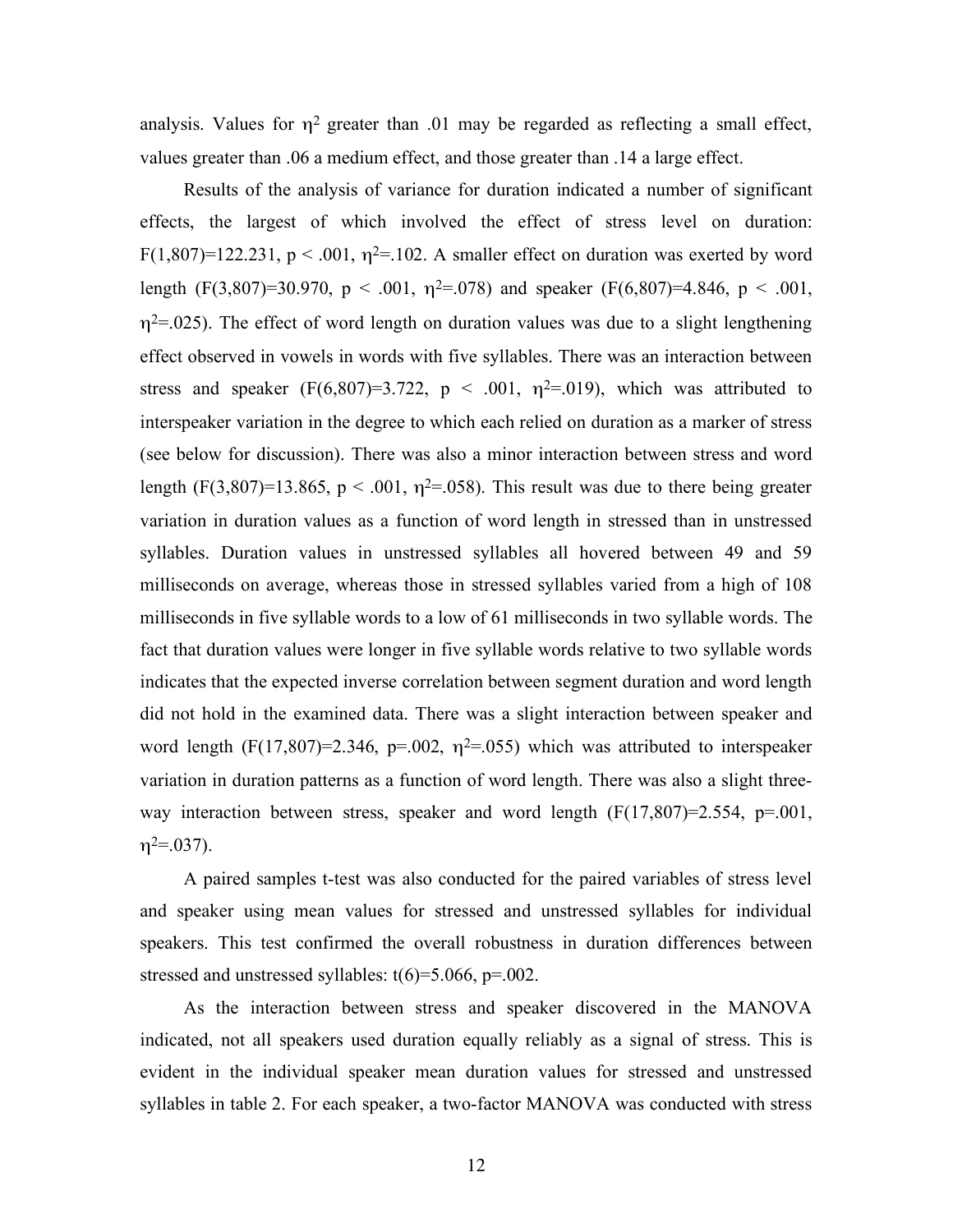level and word length as independent variables. Results for the variable of stress level (the primary variable of interest) appear in table 2. Results for word length and the interaction between stress level and word length are reported in the text below.

For one speaker, FS2, there was no effect of stress on duration values. All of the other speakers displayed an effect of stress on duration. All of the speakers except for FS3 and FS4 also evinced an effect of word length on duration paralleling results in the pooled speaker analysis: for FS1 (F(3,137)=13.858, p < .001,  $\eta^2$ =.163); for FS2  $(F(3,117)=3.732, p=.013, \eta^{2}=.088)$ ; for FS5  $(F(3,122)=15.319, p < .001, \eta^{2}=.238)$ ; for speaker FS6 (F(3,125)=11.884, p < .001,  $\eta^{2}$ =.173); for speaker MS1 (F(2,107)=4.193,  $p=0.018$ ,  $\eta^2=0.061$ ). Several speakers (FS1, FS3, FS5, FS6) also showed an interaction between word length and stress in keeping with the overall pattern for vowel length to vary more in stressed than in unstressed syllables: for FS1 (F(3,137)=16.765, p < .001,  $\eta^{2} = 204$ ); for FS3 (F(3,102)=3.840, p=.012,  $\eta^{2} = 0.066$ ); for FS5 (F(3,122)=6.272, p=.001,  $\eta^{2} = .095$ ); for FS6 (F(3,125)=7.393, p < .001,  $\eta^{2} = .109$ ).

Table 2. Average by speaker duration and standard deviations (in milliseconds) for stressed and unstressed vowels and statistical results for the stress level variable according to analyses of variance.

| <b>Speaker</b>  | <b>Stressed</b> |           | <b>Unstressed</b> |    | <b>Statistical results for stress variable</b> |
|-----------------|-----------------|-----------|-------------------|----|------------------------------------------------|
|                 | Mean            | <b>SD</b> | Mean              | SD |                                                |
| FS1             | 76              | 36        | 52                | 16 | $F(1,137)=33.233, p < .001, p^2=.133$          |
| FS <sub>2</sub> | 61              | 25        | 56                | 30 | $n_{\rm s}$                                    |
| FS3             | 81              | 32        | 49                | 21 | $F(1,102)=37.447, p<001, \eta^{2}=.231$        |
| FS4             | 76              | 27        | 63                | 24 | $F(1,97)=7.866$ , p=.006, $\eta^2=0.074$       |
| FS <sub>5</sub> | 71              | 29        | 54                | 17 | $F(1,122)=31.053, p \le 0.001, p^2=159$        |
| FS <sub>6</sub> | 92              | 64        | 53                | 32 | $F(1,125)=25.009, p < .001, \eta^{2} = .122$   |
| MS1             | 86              | 45        | 62                | 19 | $F(1,107)=9.622$ , p=.002, $\eta^2=0.070$      |
| Average         | 77              | 40        | 55                | 24 |                                                |

Because many of the stressed vowels occurred in final syllables, a common locus of lengthening cross-linguistically (Wightman et al. 1992), additional statistical tests were conducted excluding final vowels.

A paired samples t-test was performed for the paired variables of stress level and speaker using mean duration values for stressed and unstressed syllables in non-final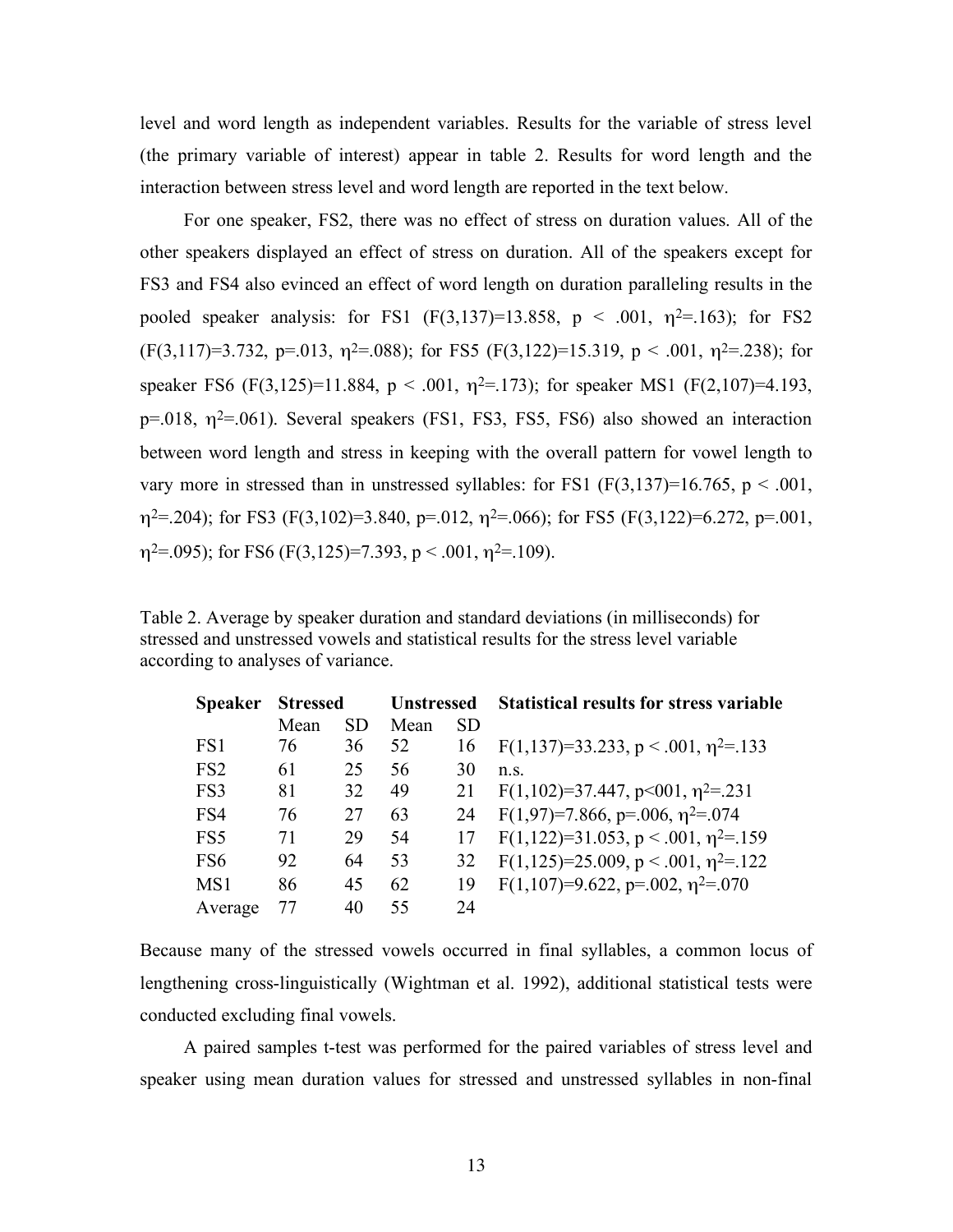syllables for individual speakers. Results indicated a significant, though weaker in comparison to results pooled across final and non-final syllables, difference between stressed and unstressed vowels:  $t(6)=2.485$ ,  $p=.047$ . In individual speaker analyses of variance with stress level as the independent variable, four speakers were found to differentiate stressed and unstressed vowels in non-final syllables: FS3 (64 ms vs. 42 ms; F(1,79)=51.818, p < .001,  $\eta^{2}$ =.400), FS4 (62 ms vs. 54 ms; F(1,74)=5.845, p=.018,  $\eta^{2}$ =.077), FS5 (60 ms vs. 49 ms; F(1,94)=14.180, p < .001,  $\eta^{2}$ =.143), FS6 (81 ms vs. 42 ms; F(1,101)=20.688, p < .001,  $\eta^2$ =.168). Three speakers did not distinguish stressed and unstressed vowels in duration: speaker FS1 (53 ms vs. 49 ms), speaker FS2 (52 ms vs. 47 ms), and speaker MS1 (56 ms vs. 56 ms).

It is also worth noting that pretonic vowels were deleted in many tokens. For example, a common pronunciation of /b $\sigma$ samaf'/ 'good host' was [bas'maf'] with a deleted penultimate vowel. Unstressed  $\sqrt{a}$  in certain contexts, however, was never deleted. For example, vowel deletion failed to apply if it would produce an initial consonant cluster.

The data were also examined for evidence of secondary stresses occurring before the primary stress. Duration values across speakers are plotted as a function of the distance in number of syllables between the vowel and the primary stressed vowel in Figure 3. The primary stressed vowel is indicated by '0', with'-1' indicating the immediately pretonic vowel, '-2' the vowel two syllables before the primary stress, '-3' the vowel three syllables before the primary stress, and '-4' the vowel four syllables before the primary stress.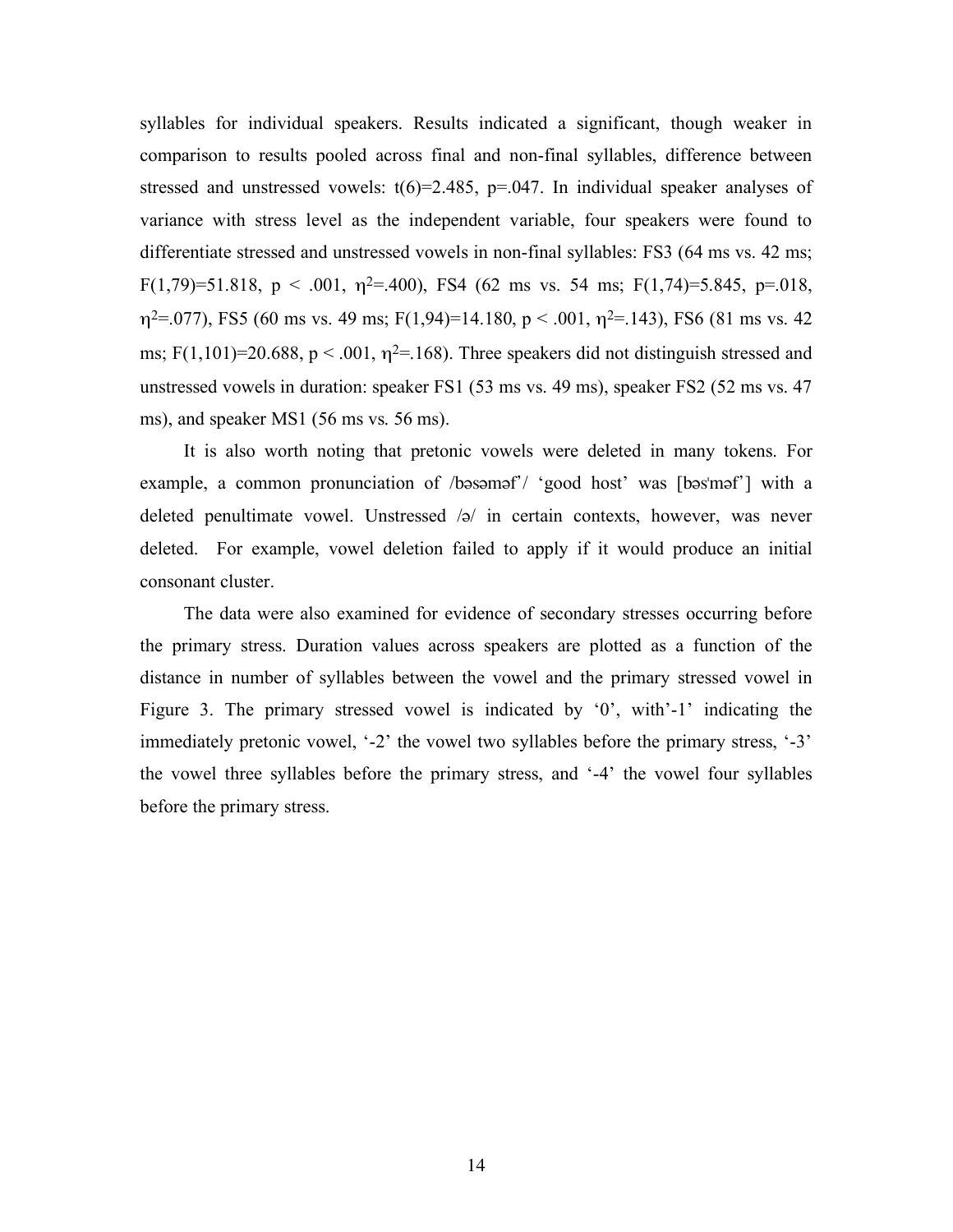

Figure 3. Duration of vowels (averaged across seven speakers) as a function of proximity to the stressed syllable.

45  $+$   $-4$   $-3$  Distance (in s<br>Distance (in s<br>3. Duration of vowels (averaged across<br>tressed syllable.<br>so of paired (by speaker) samples t-to<br>n of stressed vowels with unstressed vowel<br>s. Results indicated that stressed A series of paired (by speaker) samples t-test was conducted to compare, first, the duration of stressed vowels with unstressed vowels differing in distance from the stress and, second, the duration of unstressed vowels with other unstressed vowels in different positions. Results indicated that stressed vowels were longer than unstressed vowels in all pretonic syllables: stressed vowel vs. the immediately pretonic vowel,  $t(6)=9.825$ ,  $p <$ .001; stressed vowel vs. the unstressed vowel two syllables to its left, t(6)=6.830,  $p <$ .001; stressed vowel vs. the unstressed vowel three syllables to its left,  $t(6)=5.327$ ,  $p=0.002$ ; stressed vowel vs. the unstressed vowel four syllables to its left,  $t(4)=3.772$ , p=.02. A few of the differences between unstressed syllables, though small, reached significance: the immediately pretonic vowel vs. the one three syllables to the left of the stress,  $t(6)=2.492$ ,  $p=.047$ ; the vowel two syllables to the left of the stress vs. the one three syllables to the left of the stress,  $t(6)=5.552$ ,  $p=.001$ ; the vowel two syllables to the left of the stress vs. the one four syllables to the left of the stress,  $t(4)=5.039$ ,  $p=.007$ .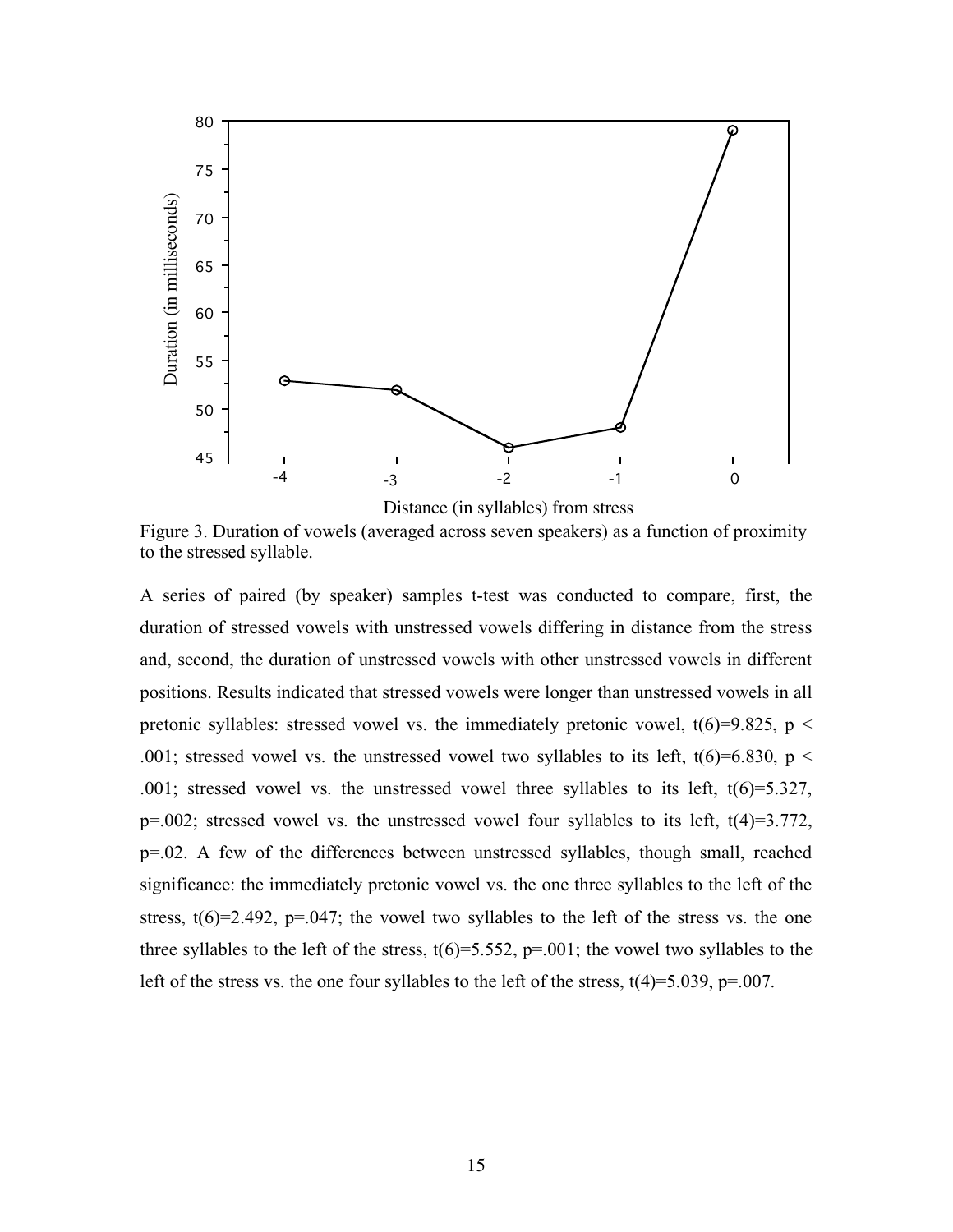#### *5.1.2. Intensity*

There was a slight difference in intensity between stressed and unstressed vowels averaged over all speakers: 47.7 dB for stressed vowels and 44.7 dB for unstressed vowels. A paired samples t-test was conducted for the paired variables of stress level and speaker using mean intensity values for stressed and unstressed syllables for individual speakers. Stressed and unstressed vowels differed from each other in intensity according to this analysis:  $t(6)=4.737$ ,  $p=.003$ . An analysis of variance was performed with stress level (stressed vs. unstressed) and speaker as independent variables. Both factors exerted a significant effect on intensity levels: for stress,  $F(1,847)=112.225$ ,  $p < .001$ ,  $\eta^2=071$ ; for speaker, F(6,847)=87.975, p < .001,  $\eta$ <sup>2=</sup>.332. The effect of stress, the factor of interest, was attributed to the overall difference between stressed and unstressed vowels in intensity. There was also a weaker interaction between the two factors: F(6,847)=4.921,  $p < .001$ ,  $\eta^{2} = .019$ . The interaction between speaker and stress reflects interspeaker variation in the robustness of intensity as a correlate of stress. Five of the seven individual speakers had a robust difference in intensity between stressed and unstressed vowels according to one factor ANOVAs (stress level) conducted for individual speakers: speaker FS1, FS3, FS5, FS6 and MS1. Neither speaker FS2 nor speaker FS4 reliably employed intensity as a correlate of stress.

Table 3. Average by speaker intensity values and standard deviations (in decibels) for stressed and unstressed vowels and statistical results for the stress level variable according to analyses of variance.

| <b>Speaker</b>  | <b>Stressed</b> |     | <b>Unstressed</b> |     | <b>Statistical results</b>                           |
|-----------------|-----------------|-----|-------------------|-----|------------------------------------------------------|
|                 | Mean            | SD  | Mean              | SD  |                                                      |
| FS1             | 45.9            | 2.8 | 42.3              | 3.3 | $F(1,143)=40.331, p < .001, \eta^2=220$              |
| FS <sub>2</sub> | 49.0            | 33  | 46.6              | 36  | n.S.                                                 |
| FS3             | 48.3            | 4.8 | 44.6              |     | 3.8 $F(1,108)=18.697, p < .001, \eta^2=148$          |
| FS4             | 45.3            | 32  | 45.5              | 36  | n <sub>s</sub>                                       |
| FS5             | 49.6            | 2.6 | 45.0              | 2.3 | F(1,128)=98.678, p < .001, $\eta$ <sup>2=</sup> .435 |
| FS <sub>6</sub> | 42.5            | 24  | 40.4              | 2.9 | $F(1,131)=15.234, p < .001, \eta^2=104$              |
| MS1             | 53.7            | 5.6 | 50.1              | 5.1 | $F(1,111)=11.616$ , p=.001, $\eta^{2}$ =.095         |
| Average         | 47 7            | 4.9 | 44 7              | 4.5 |                                                      |

The data were also examined for evidence of secondary stresses occurring before the primary stress. Intensity values across speakers are plotted as a function of the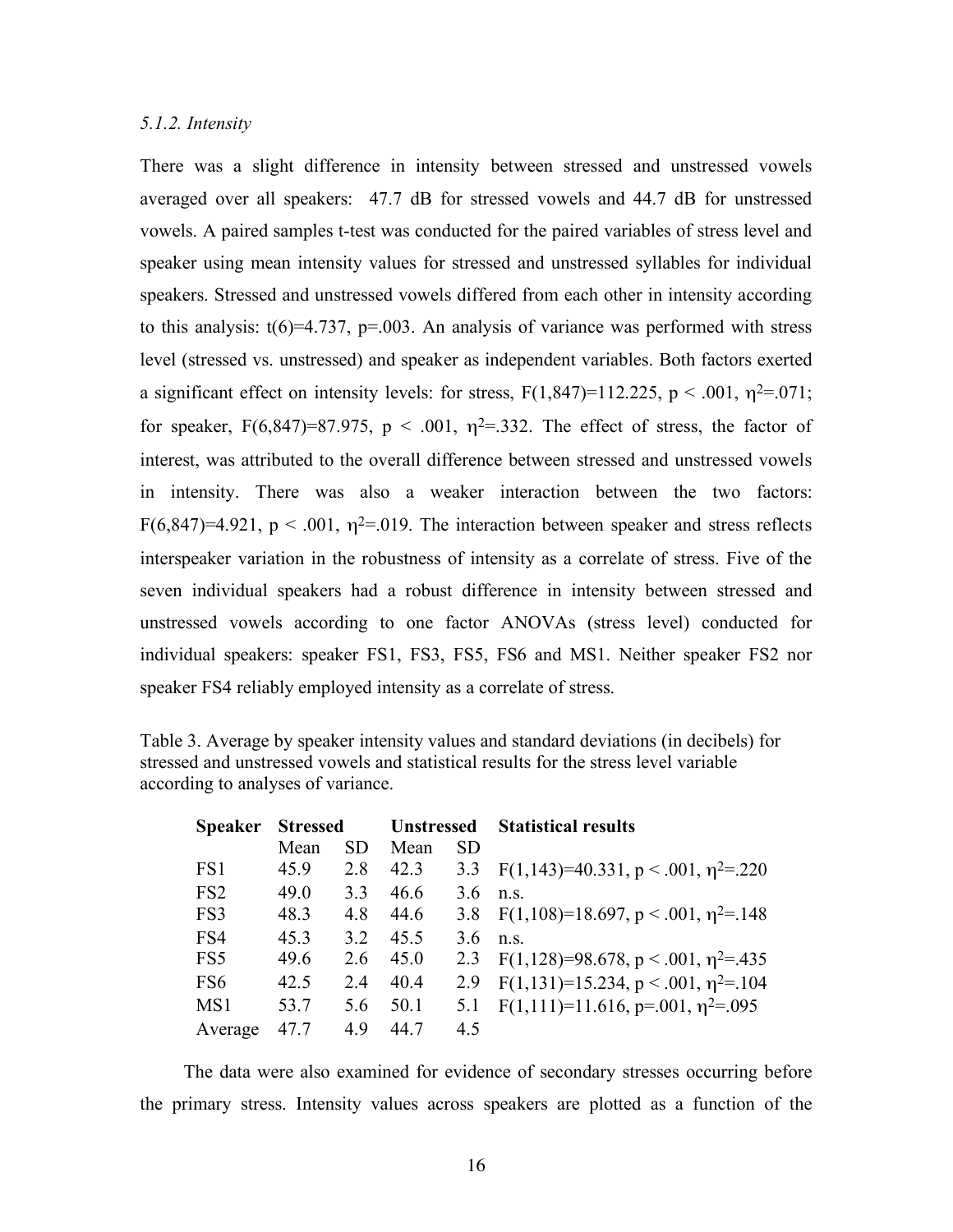distance in number of syllables between the vowel and the primary stressed vowel in Figure 4. The primary stressed vowel is indicated by '0', with'-1' indicating the immediately pretonic vowel, '-2' the vowel two syllables before the primary stress, '-3' the vowel three syllables before the primary stress, and '-4' the vowel four syllables before the primary stress.



Figure 4. Intensity of vowels (averaged across seven speakers) as a function of proximity to the stressed syllable

A series of paired (by speaker) samples t-test was conducted to compare, first, the intensity of stressed vowels with unstressed vowels differing in distance from the stress and, second, the intensity of unstressed vowels with other unstressed vowels in different positions. Results indicated that stressed vowels had greater intensity than unstressed vowels in all pretonic syllables except for the one three syllable to the left of the stressed syllable: stressed vowel vs. the immediately pretonic vowel,  $t(6)=4.553$ ,  $p=.004$ ; stressed vowel vs. the unstressed vowel two syllables to its left,  $t(6)=3.202$ ,  $p=.019$ ; stressed vowel vs. the unstressed vowel four syllables to its left,  $t(4)=3.395$ ,  $p=.027$ . None of the unstressed vowels differed from each other as a function of proximity to the stress.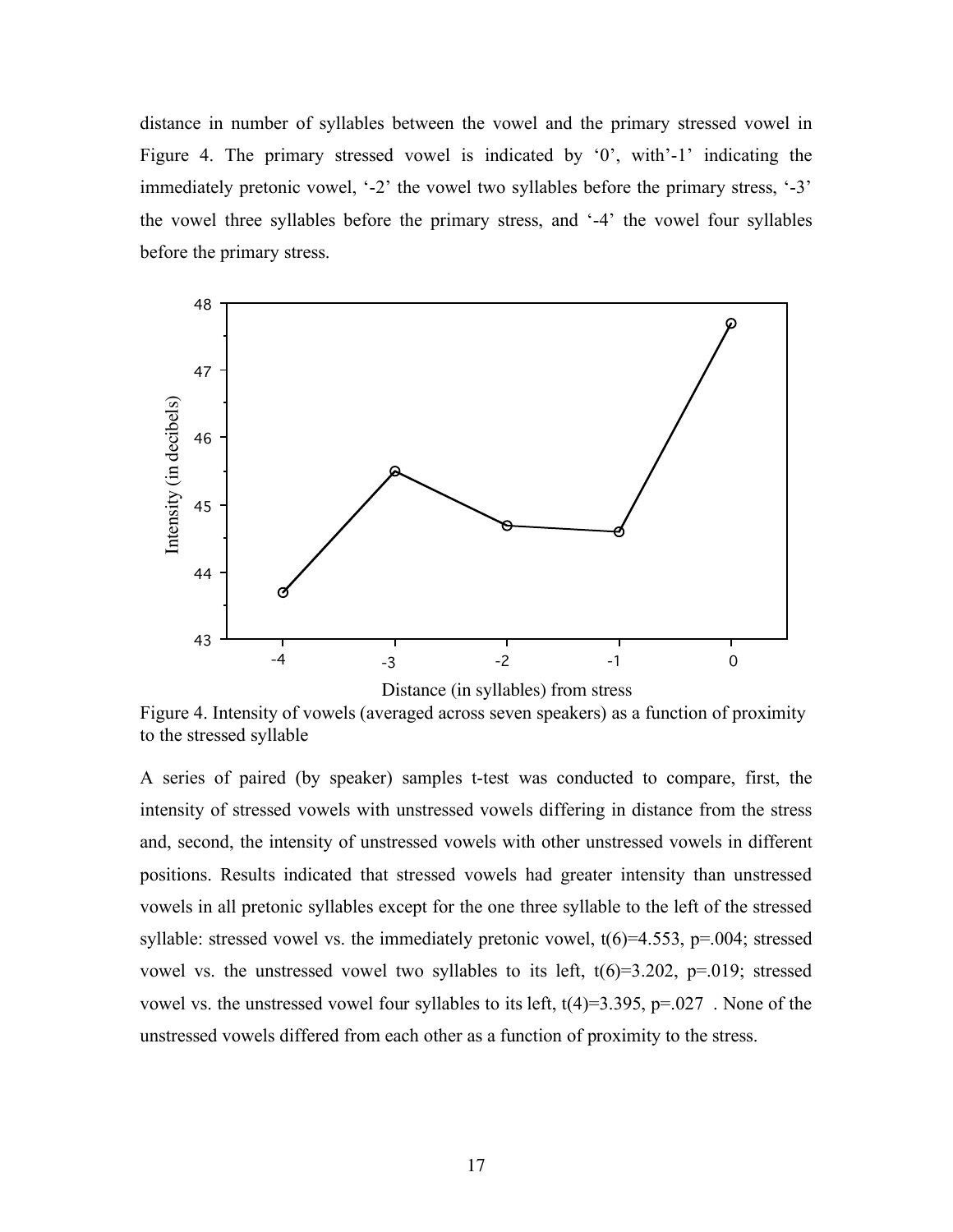# *5.1.3. Fundamental frequency*

A comparison conducted on the pooled speaker data indicated that stressed vowels were associated with considerably higher average F0 values than unstressed vowels: 190 Hz for stressed vowels vs. 163 Hz for unstressed vowels. A paired samples t-test was performed for the paired variables of stress level and speaker using mean F0 values for stressed and unstressed syllables in non-final syllables for individual speakers. Stressed and unstressed vowels differed from each other in F0 according to this analysis: t(6)=8.693,  $p < .001$ . An analysis of variance was performed with stress level (stressed vs. unstressed) and speaker as independent variables. Both factors exerted a significant effect on F0 levels: for stress,  $F(1,835)=137.228$ ,  $p < .001$ ,  $\eta^2=104$ ; for speaker, F(6,835)=53.612, p < .001,  $\eta$ <sup>2</sup>=.244. The effect observed for stress is consistent with the results of the t-test showing a difference in F0 between stressed and unstressed vowels. The result for speaker reflects individual differences in F0, including gender-dependent differences between subjects. According to individual speaker ANOVAs with stress level as the independent variable and F0 as the dependent property, all speakers used F0 to differentiate stress level, although they varied in the extent of the difference between stressed and unstressed vowels (see table 4).

Table 4. Average by speaker F0 values and standard deviations (in Hertz) for stressed and unstressed vowels and statistical results for the stress level variable according to analyses of variance.

| <b>Speaker</b>  | <b>Stressed</b> |     | <b>Unstressed</b> |    | <b>Statistical results</b>                   |
|-----------------|-----------------|-----|-------------------|----|----------------------------------------------|
|                 | Mean            | SD. | Mean              | SD |                                              |
| FS1             | 203             | 31  | 172               | 26 | $F(1,143)=38.093, p < .001, \eta^2=210$      |
| FS <sub>2</sub> | 177             | 49  | 154               | 50 | $F(1,118)=5.385$ , p=.022, $\eta^2$ =.044    |
| FS3             | 207             | 52  | 180               | 45 | $F(1,107)=7.868$ , p=.006, $\eta^2$ =.068    |
| FS4             | 203             | 31  | 171               | 32 | $F(1,103)=23.786, p < .001, \eta^{2} = .188$ |
| FS5             | 216             | 31  | 171               | 14 | $F(1,128)=126.128$ , p<001, $\eta^2$ =.496   |
| FS6             | 186             | 16  | 168               | 17 | $F(1,131)=32.674, p < .001, \eta^2=200$      |
| MS1             | 138             | 27  | 114               | 20 | $F(1,105)=26.117, p < .001, \eta^2=199$      |
| Average         | 190             | 43  | 163               | 37 |                                              |

The data were examined for evidence of secondary stresses occurring before the primary stress. F0 values across speakers are plotted as a function of the distance in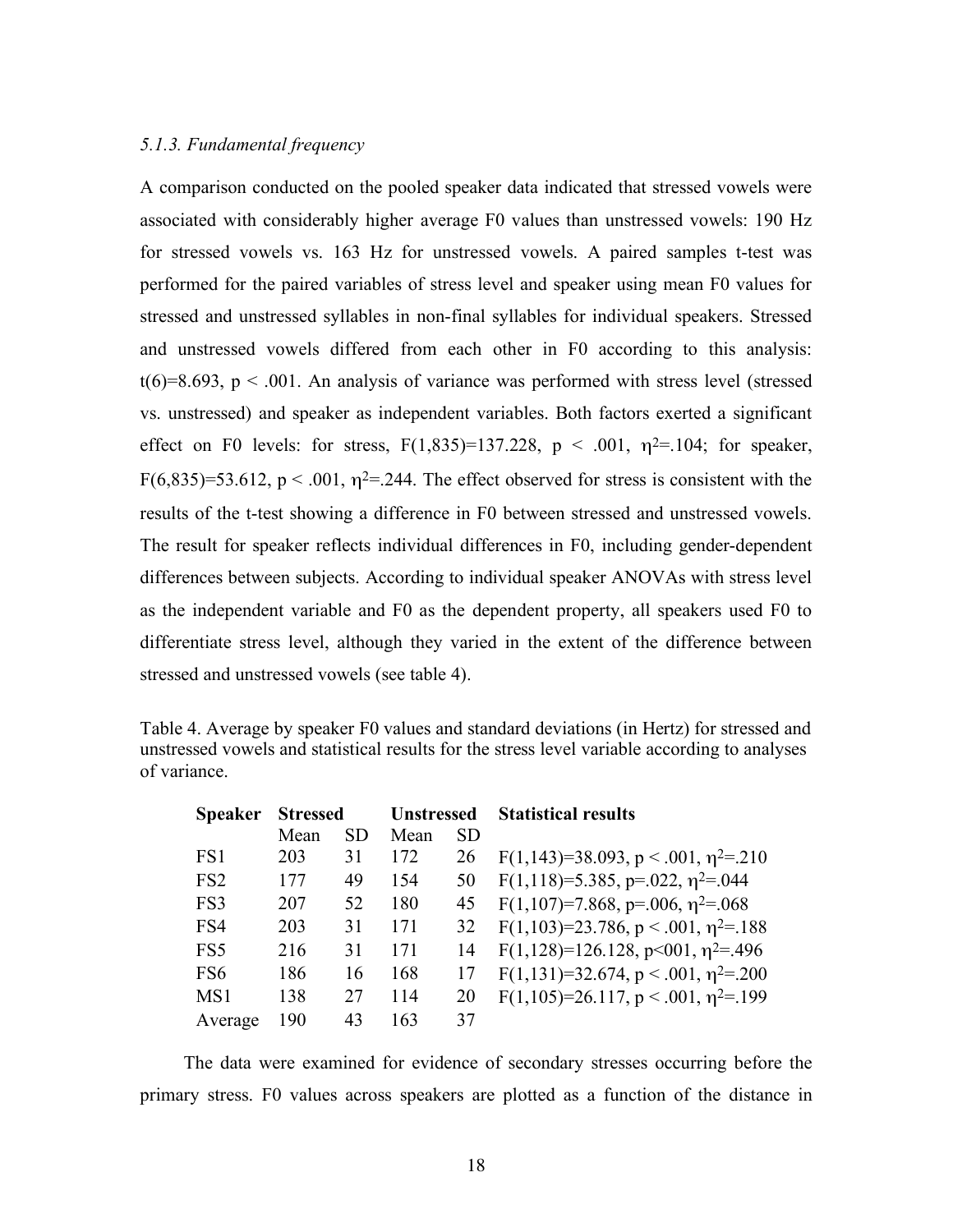number of syllables between the vowel and the primary stressed vowel in Figure 5. The primary stressed vowel is indicated by '0', with'-1' indicating the immediately pretonic vowel, '-2' the vowel two syllables before the primary stress, '-3' the vowel three syllables before the primary stress, and '-4' the vowel four syllables before the primary stress.



Figure 5. Fundamental frequency of vowels (averaged across seven speakers) as a function of proximity to the stressed syllable

A series of paired (by speaker) samples t-test was conducted to compare, first, the fundamental frequency of stressed vowels with unstressed vowels differing in distance from the stress and, second, the fundamental frequency of unstressed vowels with other unstressed vowels in different positions. Results indicated that stressed vowels had higher F0 than unstressed vowels in all pretonic syllables: stressed vowel vs. the immediately pretonic vowel,  $t(6)=8.049$ ,  $p < .001$ ; stressed vowel vs. the unstressed vowel two syllables to its left,  $t(6)=8.429$ ,  $p < .001$ ; stressed vowel vs. the unstressed vowel three syllables to its left,  $t(6)=3.939$ ,  $p=.008$ ; stressed vowel vs. the unstressed vowel four syllables to its left,  $t(4)=4.121$ ,  $p=.015$ . None of the unstressed vowels differed from each other as a function of proximity to the stress.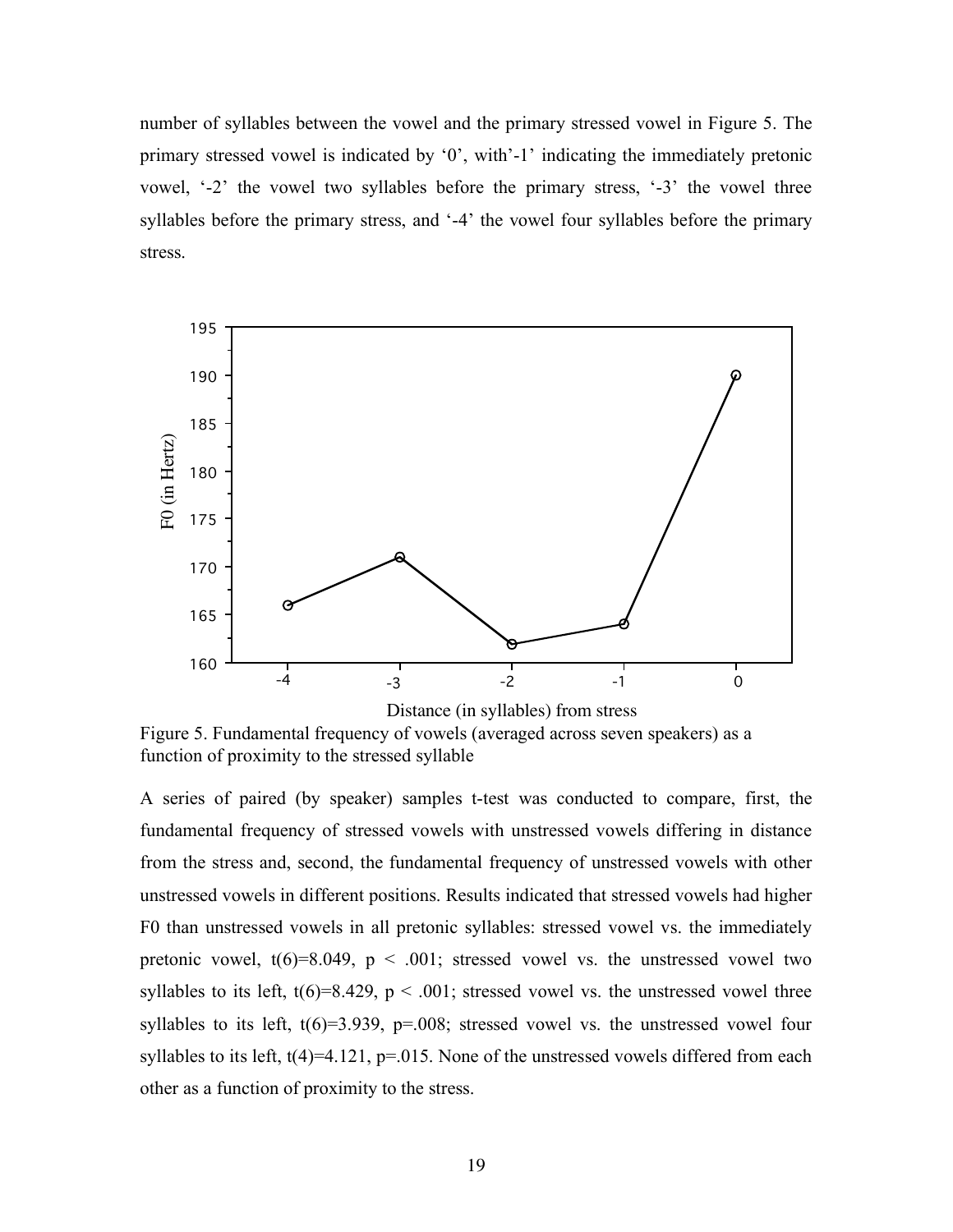#### *5.1.4. Summary: Duration, intensity, and F0*

Table 5 summarizes for each speaker the properties that statistically (according to the ANOVAs discussed in sections 5.1.1-5.1.3) differentiated stressed and unstressed vowels. In the case of duration, results refer to non-final syllables. Two speakers (FS1 and MS1) differentiated stressed and unstressed vowels in the expanded data set including final vowels; hence, the parentheses in table 5.

Table 5. Acoustic correlates of stress for individual speakers.

|                 | Speaker Correlate(s) |           |                |
|-----------------|----------------------|-----------|----------------|
|                 | Duration             | Intensity | F <sub>0</sub> |
| FS1             | $(\sqrt{2})$         |           | $\mathbf{v}$   |
| FS <sub>2</sub> |                      |           | V              |
| FS3             |                      |           |                |
| FS4             |                      |           | v              |
| FS5             |                      |           |                |
| FS <sub>6</sub> |                      |           |                |
| MS1             |                      |           |                |

Fundamental frequency is the most consistently employed marker of stress as all speakers show higher F0 on stressed vowels relative to unstressed vowels. Intensity is employed by five of the seven speakers, all except FS2 and FS4, to cue stress, while duration is a correlate of stress for four speakers in non-final syllables and two additional speakers across both final and non-final syllables. Five of the seven speakers make use of at least two properties to signal stress, while one speaker (FS2) utilizes only F0 in the realization of stress.

#### *5.2. Vowel quality*

The second phase of the study involved the examination of vowel quality as a potential marker of stress. The two short vowels  $\ell$ ,  $\varphi$  and another vowel which is reported to alternate between / $e$ / in unstressed syllables and /a:/ in stressed syllables were examined. This alternating vowel is positionally restricted (see section 3).

The corpus for this phase of the study consisted of roots appearing in their bare form and with systematically varying numbers of morphemes following within the same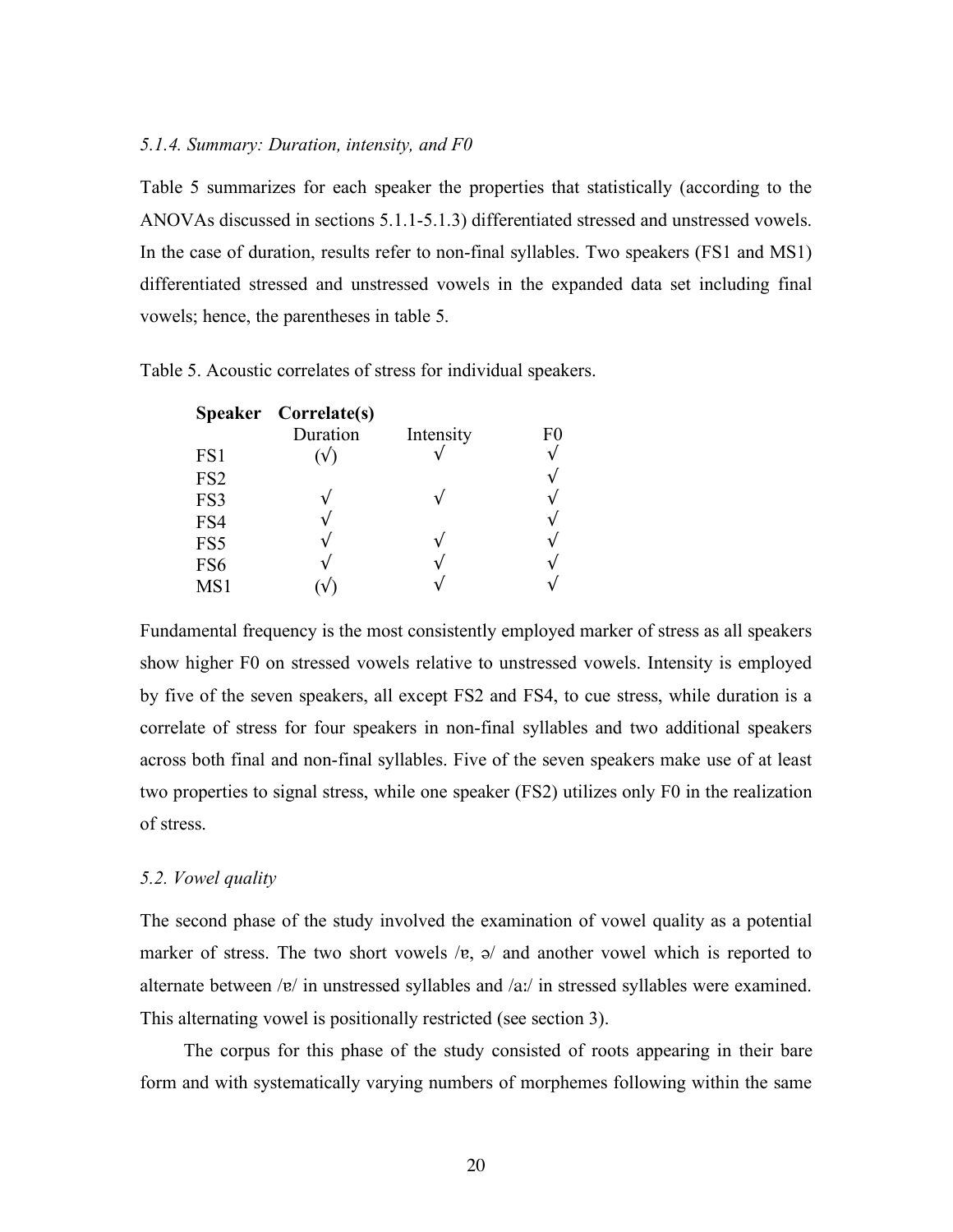phrase that pull stress farther from the root (see corpus in Appendix B).<sup>1</sup> The target vowel  $\alpha$  was the stressed second vowel in the root /bosom/ 'host', the non-alternating / $\alpha$ / was the second vowel in /t $epf$ **e**k<sup>i</sup>/ 'plate' and the alternating / $\mathbf{e} \sim \mathbf{a}$ . occurred in the first syllable of /f'a:le/ 'boy'. The distance between the stress and the target vowel varied from one to four syllables for the target vowels. Seven speakers (the same as those participating in the first phase of the study) provided data on  $\sqrt{2}$ . Six speakers (all except the male speaker) contributed data on non-alternating / $\mathbf{e}/$  and on alternating / $\mathbf{e} \sim \mathbf{a}/$ .

The study aimed to determine whether  $\sqrt{s}$  and the non-alternating / $\epsilon$ / vary in quality as a function of stress and also to confirm quantitatively the alternation between  $/e$  and /a…/ observed in roots. Unstressed vowels occurring at different distances from the stress were compared in order to determine whether any observed alternations in quality vary gradiently as a function of distance from the stress or whether there is a more categorical, even if perceptually subtle, division between stressed and unstressed vowels of the type described for the /ɐ ∼ aː/ alternation. The duration of vowels was also measured in order to assess any possible correlations between duration and vowel quality that may be attributed to coarticulation with adjacent consonants.

## *5.2.1. Results*

In Figure 6, mean first and second formant values averaged over all the tokens produced by the six female speakers are plotted for the three target vowels differing in their proximity to the stressed syllable. In addition, the first two formants for the nonalternating  $\alpha$ .  $\alpha$  occurring in the word  $\alpha$ .  $\beta$  is  $\alpha$  or  $\beta$  are plotted on the right (completely overlapped with the symbol for alternating  $\langle a x \rangle$  as a reference point to indicate the neutralizing nature of the / $\mathbf{e} \sim a$ ;/ alternation. The stressed vowel is indicated by '0', with '-1' indicating the immediately pretonic vowel, '-2' the vowel two syllables before the stress, '-3' the vowel three syllables before the stress, and '-4' the vowel four syllables before the stress.

<sup>&</sup>lt;sup>1</sup> As a reviewer points out, the alternation between / $e$ / and /a:/ can optionally have a word-level rather than phrase-level distribution, i.e. long /a…/ that is stressed in the isolation or phrase-final instantiation of a word may preserve its length when it occurs before another word in the same phrase, e.g.  $\int$ 'ele 'ts' $\partial x^W$ ' 'little boy' may be pronounced as  $\int a \, d\mathbf{k}$  'ts' $a \cdot k^w$ ' in more deliberate speech. None of our data, however, displayed this option.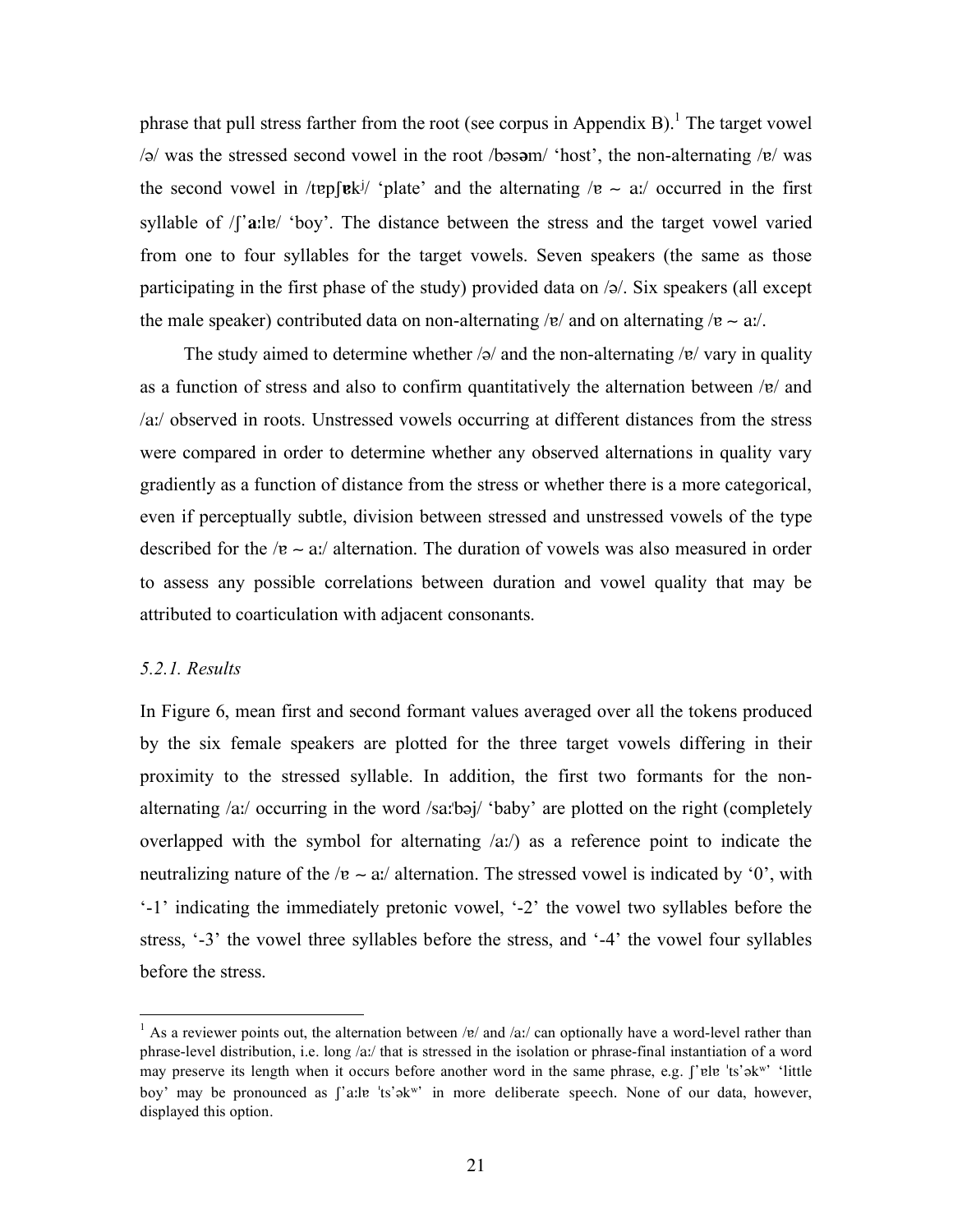

Figure 6. First and second formant values for the vowels  $\sqrt{e}$ ,  $\sqrt{e}$ ,  $\sqrt{e}$  ~ a. and  $\sqrt{a}$ . for female speakers as a function of distance from the stress

<sup>1</sup><br><sup>2</sup><br>23 Distance (in<br>6. First and second formant values for t<br>speakers as a function of distance from<br>cooking first at the vowel /ə/, paired<br>cant effect of distance from the stress<br>er, an effect of proximity to the stre Looking first at the vowel  $\sqrt{a}$ , paired (by speaker) t-tests did not indicate any significant effect of distance from the stress on second formant values. There was, however, an effect of proximity to the stress on first formant values for several female speakers. First formant values for schwa in different contexts for the female speakers are plotted in figure 7.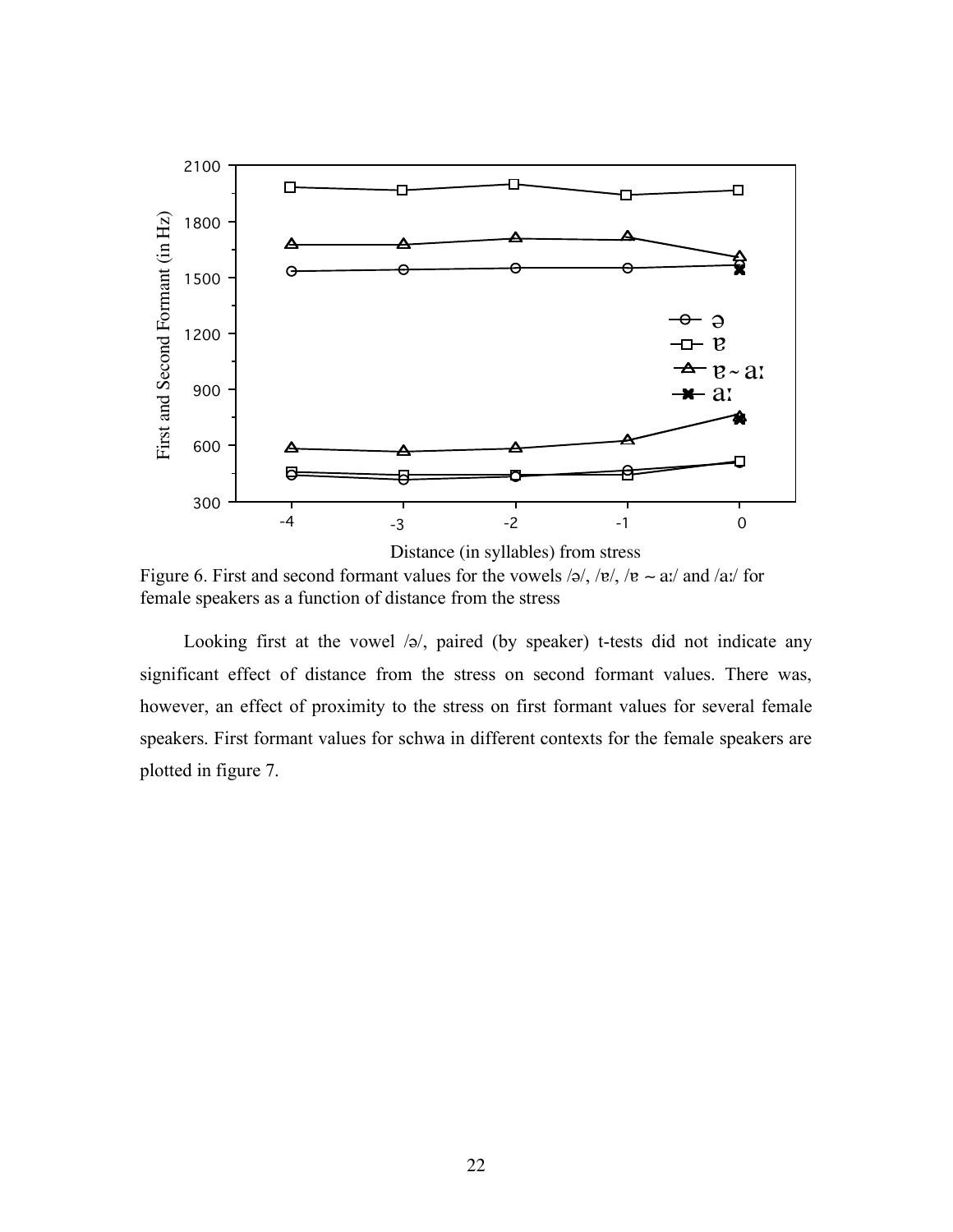

Figure 7. Average first formant values for  $\frac{1}{2}$  for six female speakers as a function of distance from the stress

350<br>
24 <sup>-3</sup><br>
23 Distance (in s<br>
27. Average first formant values for / $\approx$ /1<br>
27. Average first formant values for / $\approx$ /1<br>
22 dinameter of the stress): stress<br>
3; stressed vowel vs. unstressed vowel vs.<br>
2737, p=.009; s According to paired (by speaker) t-tests, the first formant for the stressed vowel was higher than the first formant for the preceding three pretonic vowels (but not the vowel four syllables to the left of the stress): stressed vowel vs. pretonic vowel,  $t(6)=2.871$ , p=.028; stressed vowel vs. unstressed vowel two syllables to the left of the stress, t(4)=4.737, p=.009; stressed vowel vs. unstressed vowel three syllables to the left of the stress,  $t(5)=9.874$ ,  $p < .001$ . Most speakers (FS2, FS3, FS4, FS6) showed salient lowering of the first formant in unstressed syllables, but others (FS1, FS5 and the male speaker not shown in the figure) either had no lowering or only negligible lowering of the first formant. In addition, first formant values for the immediately pretonic vowel were higher than those for the unstressed vowel two syllables from the stress,  $t(4)=4.385$ ,  $p=.012$ , and from those for the unstressed vowel three syllables from the stress,  $t(5)=4.918$ ,  $p=.004$ . This pattern is found for all of the speakers, though the size of the differences varies between speakers. Another pattern found for some speakers (FS1, FS2, FS4, FS6) is for first formant values to increase slightly in the vowel farthest from the stress, the vowel four syllables form the stress for FS1, FS4 and FS6 and three syllables from the stress in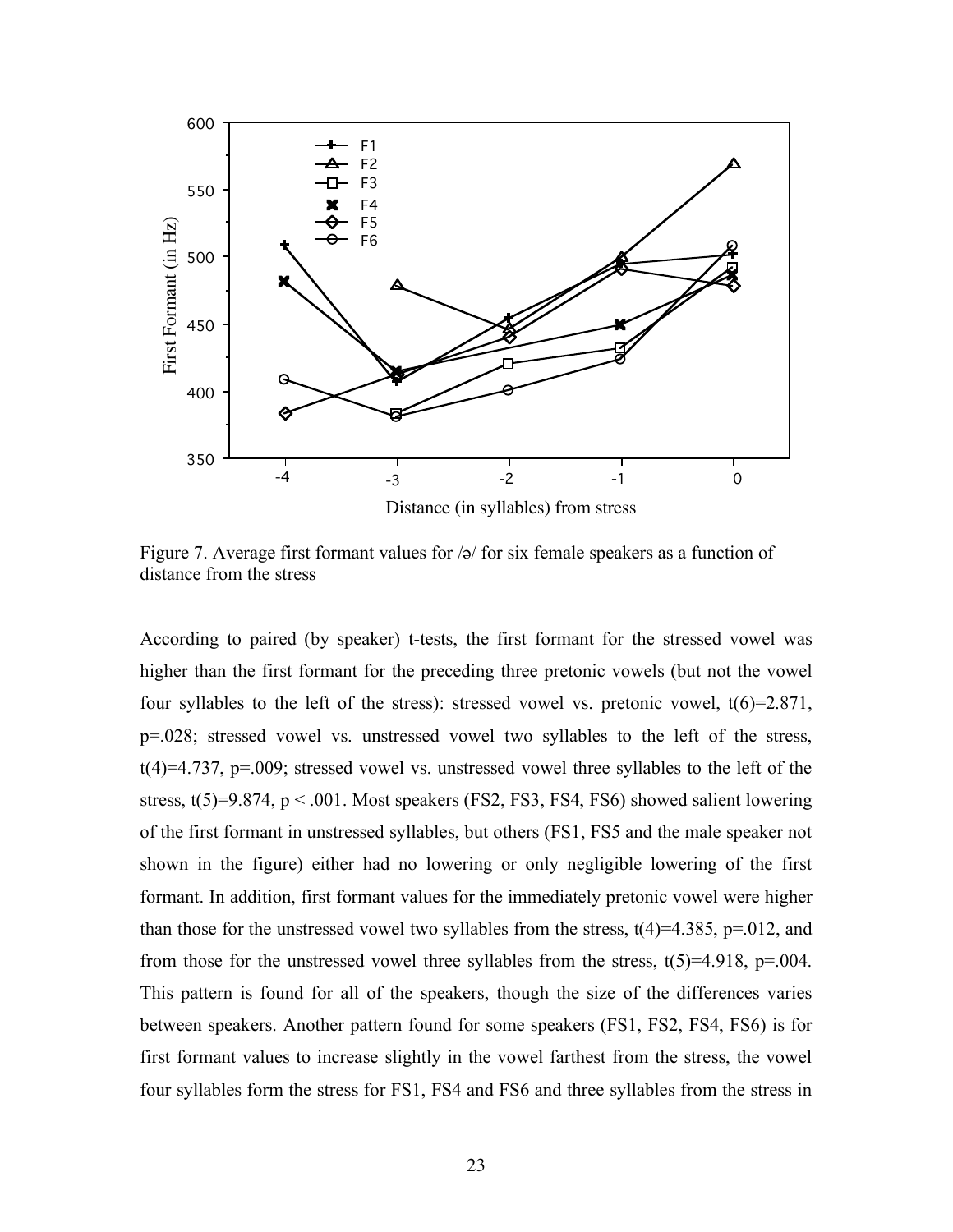the case of FS2.

A linear regression analysis (see plot in figure 8) was conducted over all tokens across speakers with the first formant as the dependent variable and duration as the independent variable. There was a moderate correlation ( $p < .001$ ,  $r = .459$ ) between duration and the first formant values for  $\sqrt{a}$  was observed, such that increased length was associated with higher first formant values, which indicate a lower tongue position. No correlation was found between duration and the second formant. The correlation between duration and the first formant is consistent with the slight raising of F1 for some speakers in the vowel farthest from the stress relative to its immediately following counterpart. For these speakers, there is some lengthening of the vowel farthest from the stress compared to the following vowel: 5 milliseconds (17%) for speaker FS1, 12 ms (32%) for FS2, 15 ms for FS4 (43%), 6 ms (29%) for FS6. In contrast, the two female speakers who do not show this pattern have much smaller lengthening of the vowel: 3 milliseconds for speaker FS3 (11%) and 3 milliseconds (9%) for FS5. 30-35 ms for speaker FS1, 37- 49 ms for FS2, 28-31 FS3, 35-50 FS4, 33-36 FS5, 21-27 FS6.



Figure 8. Duration (y-axis) vs. first formant values (x-axis) for  $\sqrt{2}$  as produced by seven Kabardian speakers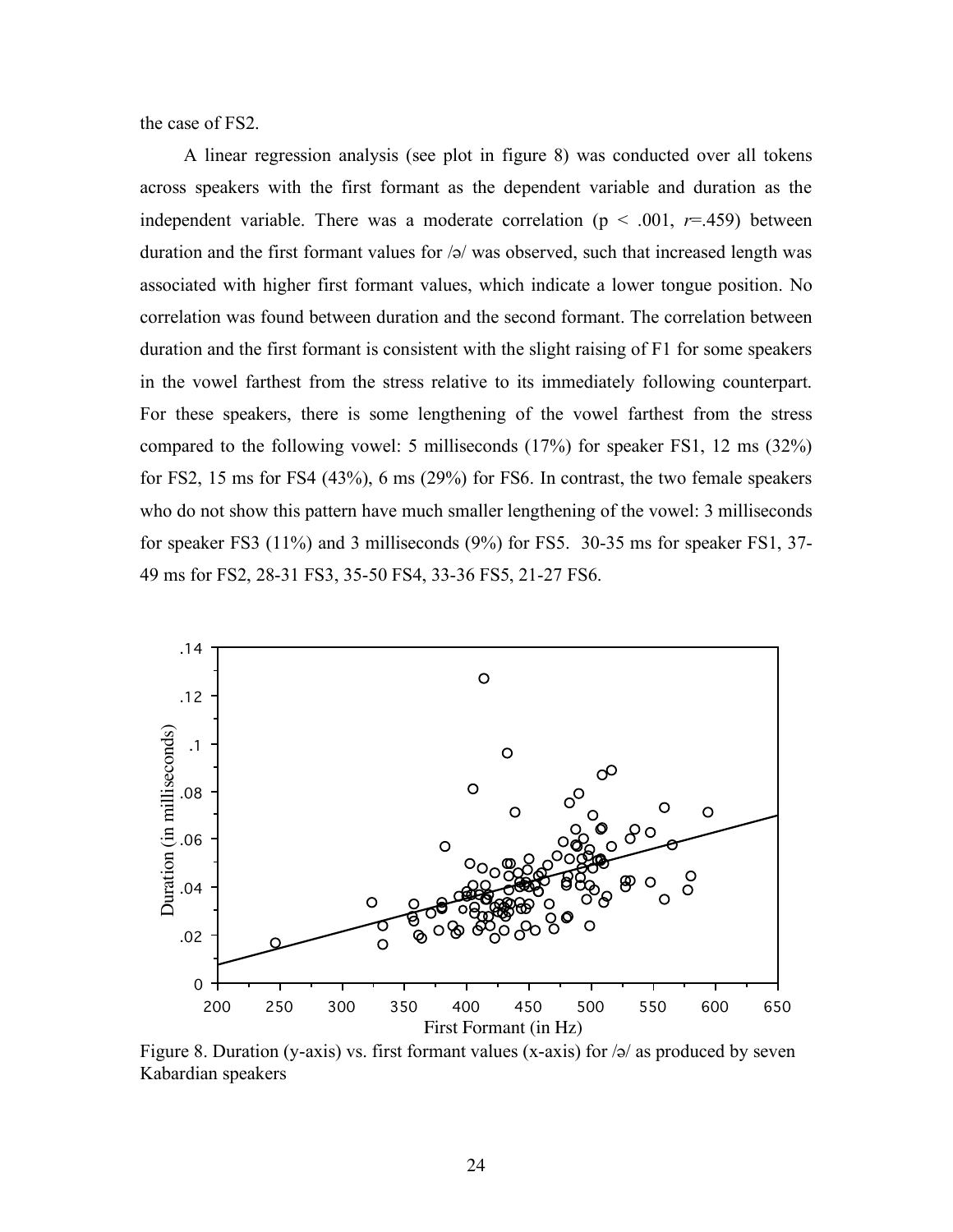For the non-alternating vowel  $/e$ , a paired samples t-test indicated a significant (though small) lowering effect on the first formant of unstressed vowels relative to the stressed vowel: stressed vowel vs. the immediately pretonic vowel,  $t(4)=7.237$ ,  $p=.002$ ; stressed vowel vs. the unstressed vowel two syllables to the left of the stress,  $t(5)=12.596$ , p < .001; stressed vowel vs. the unstressed vowel three syllables to the left of the stress,  $t(4)=8.471$ ,  $p=.001$ ; stressed vowel vs. the unstressed vowel four syllable to the left of the stress,  $t(4)=5.161$ ,  $p=.007$ . There were not any differences between the pretonic vowels. Second formant values did not differ as a function of proximity to the stress. It is interesting to note, however, that second formant values for  $\frac{1}{e}$  vary considerably from speaker to speaker but are generally consistent with a transcription of this vowel as a fronter vowel such as  $\sqrt{\epsilon}/.2$  Figure 9 shows mean values for speakers plotted individually. (Note that speaker F4 only provided data from stressed vowels and the syllable two syllables to the left of the stress.)



Distance (in syllables) from stress

Figure 9. First and second formant values for  $/e/$  for six female speakers as a function of distance from the stress

 <sup>2</sup> Thanks to <sup>a</sup> reviewer for pointing this out.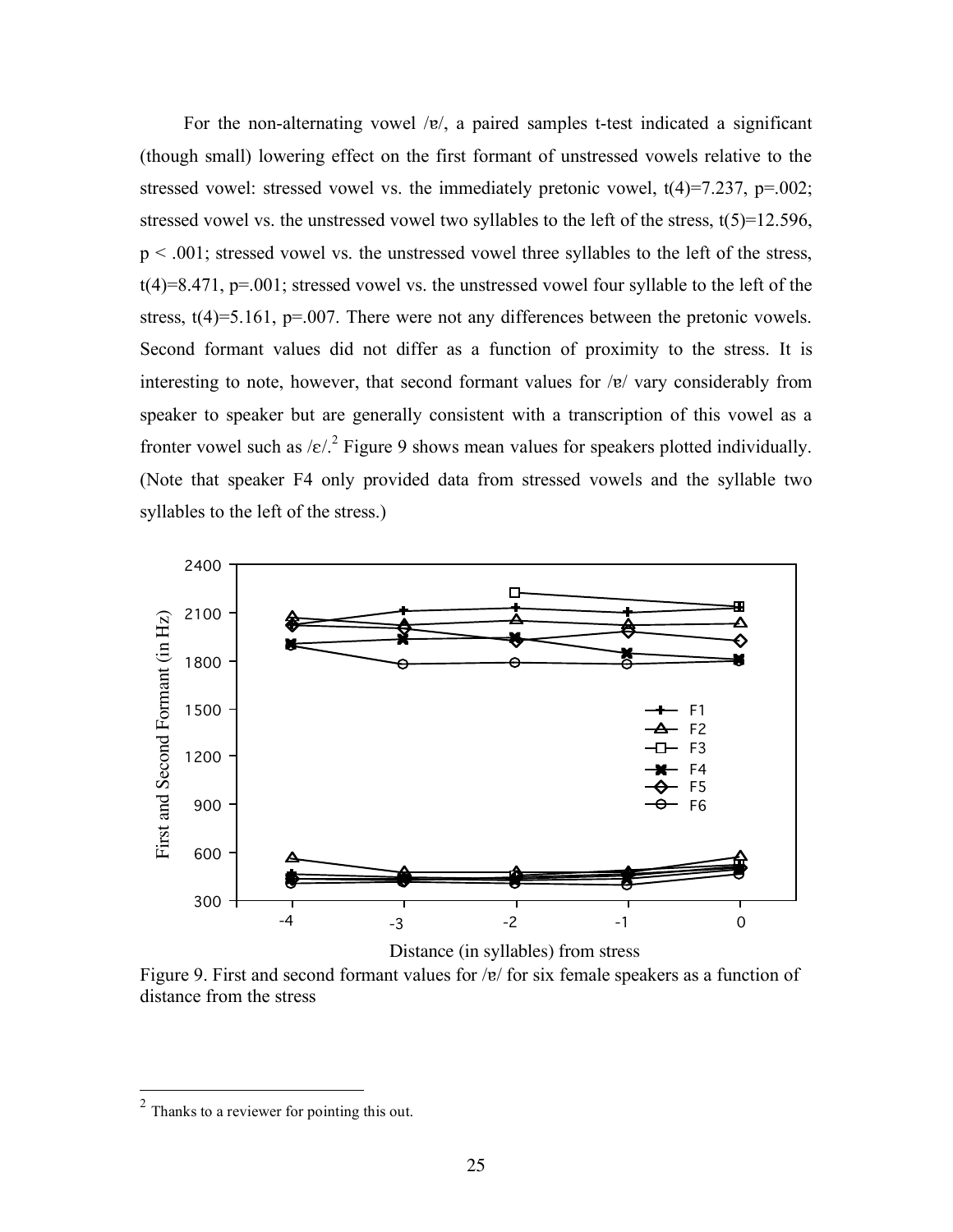Linear regression analyses showed a moderate correlation between first formant values (see figure 10) and duration ( $p < .001$ ,  $r = .446$ ) but no correlation between second formant values and duration. The positive correlation between duration and the first formant parallels the results for schwa seen earlier.



Figure 10. Duration (y-axis) vs. first formant values (x-axis) for  $/e$  as produced by six female Kabardian speakers

Turning to the alternating vowel, the dominant pattern (see figure 11) is for first formant values to be higher in the stressed syllable than in unstressed syllables, where the sharpness of the change varies depending on the formant and the speaker. As figure 6 showed, however, the unstressed allophone remains backer and lower than the nonalternating  $/e$ . For certain speakers (most clearly FS6), there is also a tendency for first formant values to continue to fall slightly as distance from the stress increases. Paired ttests showed that first formant and second formant values differed between the stressed vowel and all its unstressed counterparts: stressed vowel vs. pretonic vowel,  $t(5)=6.835$ , p=.001; stressed vowel vs. unstressed vowel two syllables to the left of the stress,  $t(5)=13.120$ ,  $p < .001$ ; stressed vowel vs. unstressed vowel three syllables to the left of the stress,  $t(5)=15.857$ ,  $p < .001$ ; stressed vowel vs. unstressed vowel four syllable to the left of the stress,  $t(4)=16.470$ ,  $p < .001$ . In addition, first formant values were marginally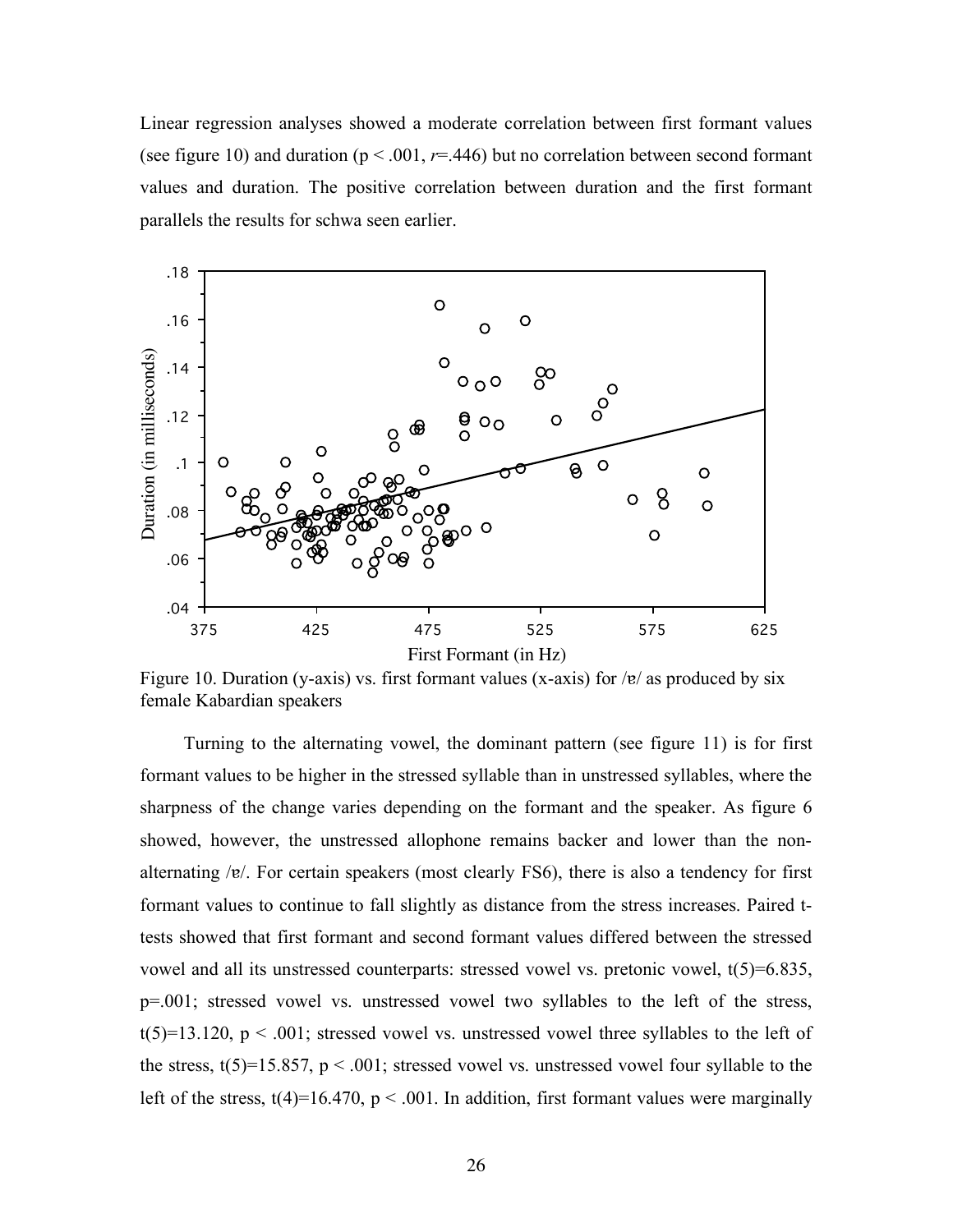higher for the immediately pretonic vowel relative to its counterparts two  $(t(5)=2.882)$ ,  $p=0.035$ ) and three (t(5)=3.263,  $p=.022$ ) syllables to the left of the stress.



Figure 11. First and second formants values for  $/e \sim a$ . as produced by four female speakers as a function of distance from the stress

A linear regression analysis (with first formant as the dependent variable and duration as the independent variable) pooled over all speakers' results indicated a very strong positive correlation ( $p < .001$ ,  $r = .825$ ) between duration and first formant values as is apparent in Figure 12. Duration displays a bimodal distribution in keeping with descriptions analyzing the lower variant found in stressed syllables as a phonemic long vowel in contrast to the phonemic short vowel occurring in unstressed syllables.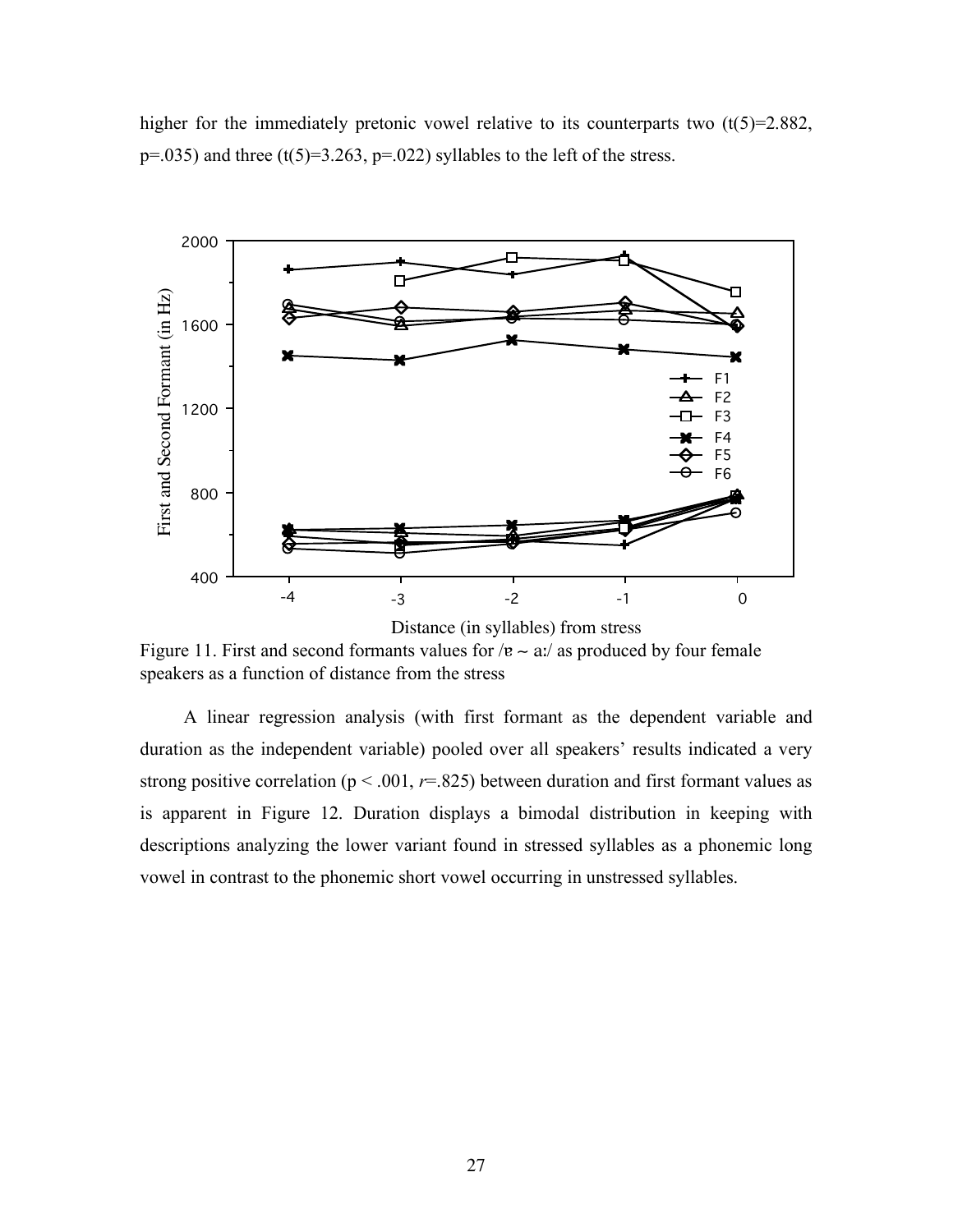

Figure 12. Duration (y-axis) vs. first formant values (x-axis) for  $/e \sim a$ :/ as produced by seven Kabardian speakers

0<br>
450 500 550 600<br>
First Form and 2<br>
12. Duration (y-axis) vs. first form ant v<br>
(abardian speakers<br>
the negative correlation (p=.014, r=.2<br>
was found in a linear regression analys<br>
wer second form ant values (see Figure A slight negative correlation  $(p=0.014, r=.207)$  between duration and second formant values was found in a linear regression analysis with increased duration being associated with lower second formant values (see Figure 13). The longer variant occurring in stressed syllables has lower second formant values indicating a slightly retracted tongue position.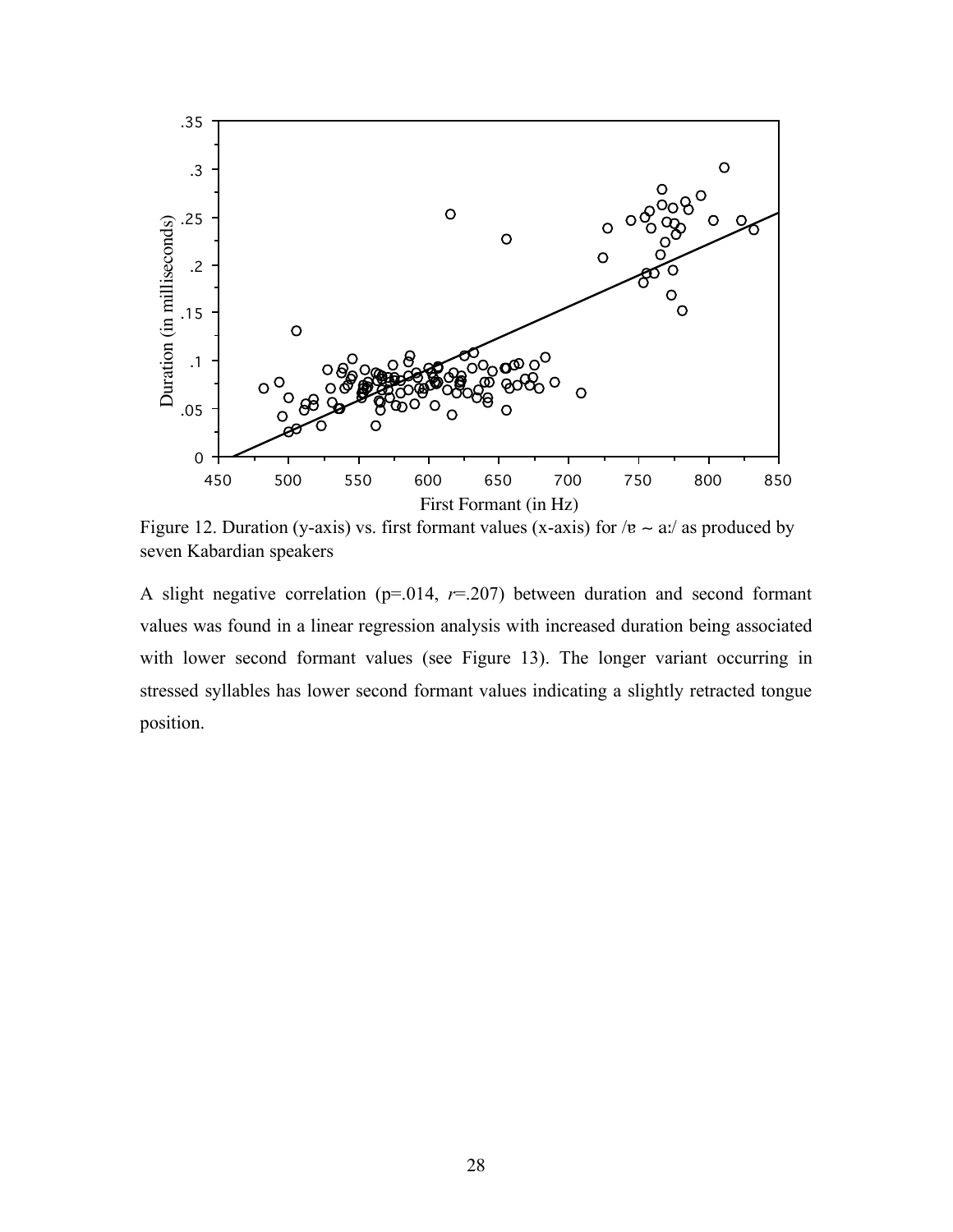

Figure 13. Duration (y-axis) vs. second formant values (x-axis) for  $/e \sim a$ . as produced by seven Kabardian speakers

However, if the long allophone /a:/ occurring in stressed syllable is excluded, the correlations between duration and both first and second formant values disappear. This indicates that the apparent correlations between duration and the first two formants for the vowel alternating between / $e$ / and /a:/ are primarily artifacts of the bifurcation of the vowel space between two principal allophones: / $e$ / in all unstressed syllables vs. /a:/ in stressed syllables.

## *5.2.2. Summary: Vowel quality*

Results suggest the existence of two types of relationship between stress and vowel quality in Kabardian. First, there is for the majority of speakers a categorical shift in quality between more central unstressed / $\mathbf{e}/\mathbf{a}$  and more peripheral stressed /a:/, which is manifested as a lowering of the first formant and, less consistently across speakers, a raising of the second formant in unstressed syllables relative to the stressed syllable. The extent of this shift in quality is greater than that observed for either the vowel  $\sqrt{a}$  or the non-alternating / $p$ / under a change in stress. In fact, the unstressed counterpart of /a:/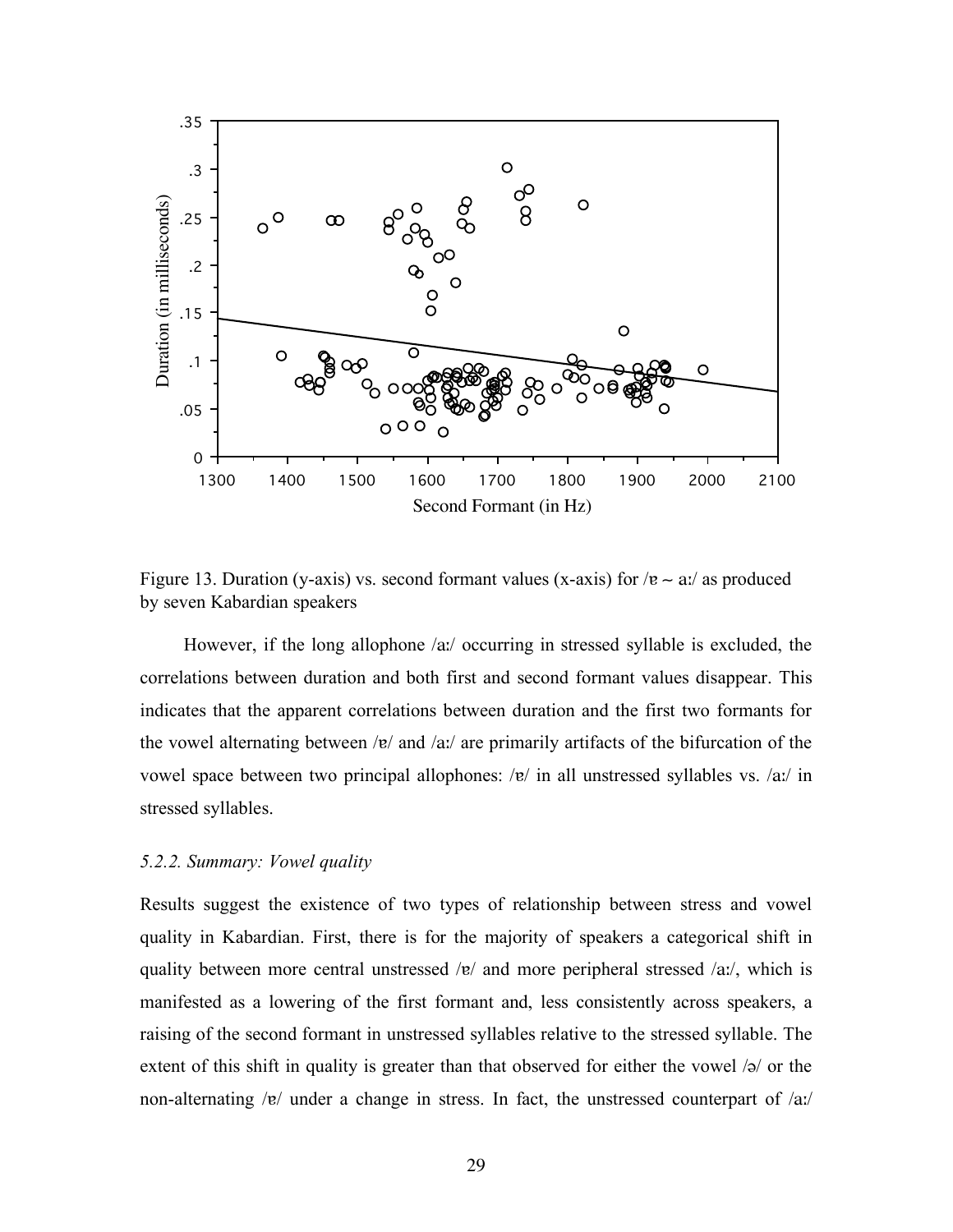occurring in immediately pretonic position has second formant values that are identical to those of non-alternating / $\mathbf{e}/$  and first formant values that are identical to those of both / $\mathbf{e}/$ and non-alternating  $/e$ .

The second type of effect of stress on vowel quality is the more gradient variety observed for  $\alpha/2$  and less strongly for  $\alpha/2$ , both of which display slightly lowered first (but not second) formant values in unstressed syllables. This lowering is correlated with vowel duration such that shorter vowels are associated with lowered first formant values, which are suggestive of a higher tongue position. Superficially, the raising of schwa and /å/ might seem to instantiate two conflicting types of reduction strategies according to Crosswhite's (2001) taxonomy: contrast enhancing reduction of the raising type in the case of schwa, but centralizing reduction in the case of  $\mathcal{E}/R$ . However, the gradient and small nature of the raising effect for both unstressed vowels is more plausibly explained by the same articulatory mechanism driving the centralizing type of reduction. The lowering of the first formant in schwa and  $/e$  when they are unstressed and thus shorter is suggestive of coarticulation with surrounding consonants, in particular, the preceding coronal consonant: /s/ preceding the target schwa in the root /b $\epsilon$ s $\sim$  /m/ and /f/ preceding the target / $\mathbf{e}$ / in the root /t $\mathbf{e}$ p[ $\mathbf{e}$ k<sup>j</sup>/. The tongue is raised for the coronal and must lower to assume the canonical position for both schwa and  $/e$ . As the vowel shortens, as occurs in unstressed syllables, however, there is insufficient time for the tongue to reach its target position. The result is articulatory undershoot of schwa and  $/e$ . The data for Kabardian schwa essentially mirror those of Lindblom (1963) for Swedish non-high vowels and are driven by the same articulatory considerations that plausibly motivate the centralizing type of vowel reduction.

It is interesting to note that the raising of / $e/$  in unstressed syllables is less than that observed for unstressed schwa and that the correlation between the first formant and duration is weaker for / $e$ / than for schwa. There is a relatively simple explanation for this difference between schwa and / $\mathbf{e}/$ . The vowel / $\mathbf{e}/$  is considerably longer than / $\mathbf{e}/$  in all contexts. This difference is apparent in Figure 14, which plots duration for the vowels  $/e$ ,  $/$ . and  $/$ e ∼ a:/ in different contexts relative to stress for the six female speakers. The non-alternating long / $\mathbf{e}/$  in /sa:'bəj/ 'baby' is also plotted to show that it is durationally shorter than its qualitatively (but not quantitatively) identical alternating counterpart in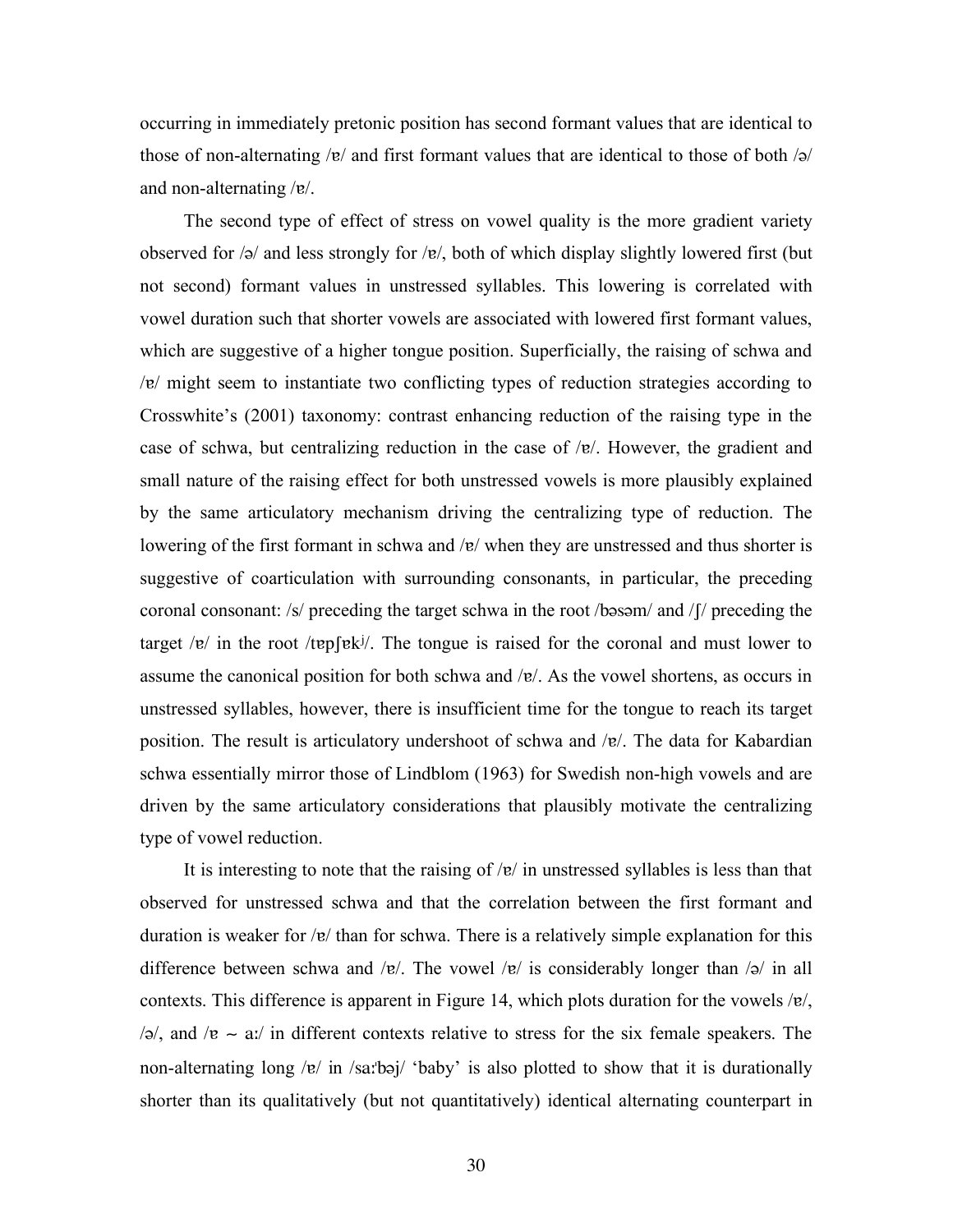

Figure 14. Duration of the vowels / $\mathbf{e}/\sqrt{2}$ , and / $\mathbf{e} \sim \mathbf{a}$ . as produced by six female speakers as a function of distance from the stress

Presumably the greater duration of  $/e$  makes it less susceptible to coarticulatory effects from adjacent consonants which would affect the entire vowel. Another potential contributing factor to the difference between the two vowels in the examined data might be the difference in consonantal context in which the vowels occurred. Differences in surrounding consonants could also account for the failure of alternating  $/e/$  in unstressed syllables to display any correlation between duration and first formant values even though it is durationally equivalent to non-alternating  $/e$ .

#### **6. Conclusions**

Like many other more thoroughly studied languages, the Northwest Caucasian language Kabardian distinguishes stress acoustically through a combination of properties, including higher fundamental frequency, greater overall intensity and increased duration. Of these properties, fundamental frequency is the most robust correlate of stress, a feature shared with closely related Ubykh (Vogt 1963:32). In the data examined here, duration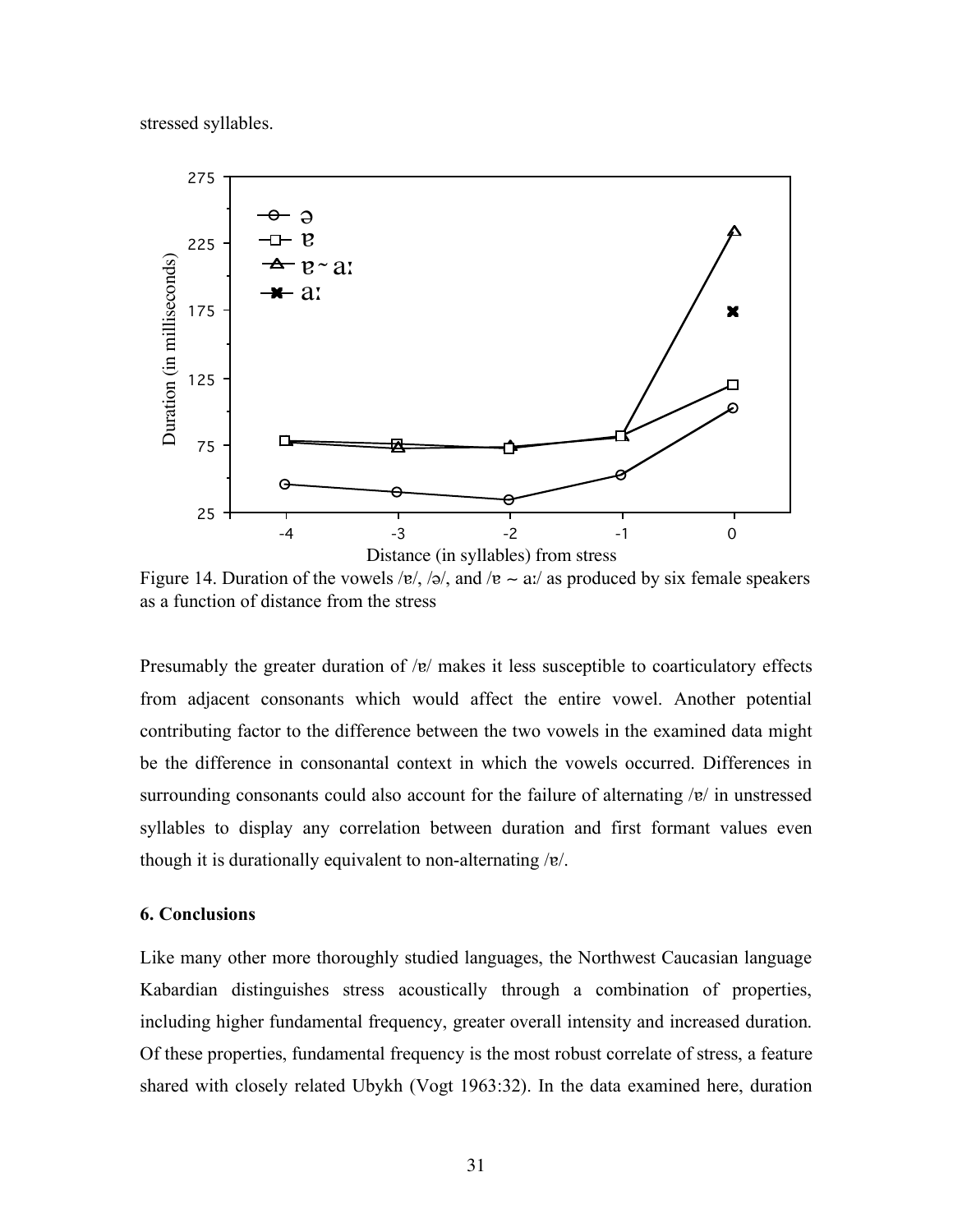and intensity are used less consistently across speakers as a cue to stress. The lesser reliance on duration relative to F0 supports the hypothesis that the manipulation of duration as a marker of stress could potentially be constrained by the use of duration to signal phonemic contrasts in vowel length. Nevertheless, the fact that some speakers did use increased duration to signal stress indicates that a phonemic length contrast does not necessarily preclude the use of duration as a stress correlate, in keeping with Taff et al's (2001) findings for Aleut.

The greater reliability of F0 as a stress correlate in Kabardian relative to duration and intensity mirrors results for English (Fry 1955, 1958) with the caveat that the present study does not attempt to tease apart phrase-level intonational prominence (see Applebaum and Gordon 2007 and Applebaum 2008 on Kabardian intonation), which hinges on fundamental frequency, from word-level stress, which is characteristically more reliant on duration and intensity (see Sluijter and van Heuven 1996 for discussion of phonetic aspects of this distinction). It may also be noted that the greater reliance on F0 in Turkish Kabardian parallels results for Turkish (Levi 2005), the language in which all of the speakers providing the data for the current research are bilingual. It is thus possible that the importance of F0 as a cue to stress in Turkish Kabardian could be due to influence from Turkish. Phonetic study of stress correlates in varieties of Kabardian spoken in countries with different superstratum languages would be necessary to determine whether the results observed in the present work reflect a transfer of phonetic characteristics of Turkish into Kabardian.

Kabardian also displays a salient alternation in vowel quality between / $e$ / and /a:/ that is dependent on stress. This alternation is accompanied by a large difference in duration, far greater than the differences in duration between stressed  $\sqrt{a}$  and  $\sqrt{e}$  and their unstressed counterparts. Not coincidentally, the vowels  $\alpha/2$  and  $\alpha/2$ , which differ only slightly in duration between stressed and unstressed syllables, also show only minor differences in quality as a function of stress. These differences are likely attributed to coarticulation with adjacent consonants that varies in inverse proportion to duration: the shorter the duration of the vowel, the greater the degree of coarticulation.

The characterization of the alternation between / $e$ / and /a:/ as neutralizing was only partially confirmed by the present study. The allophone /a:/ occurring in stressed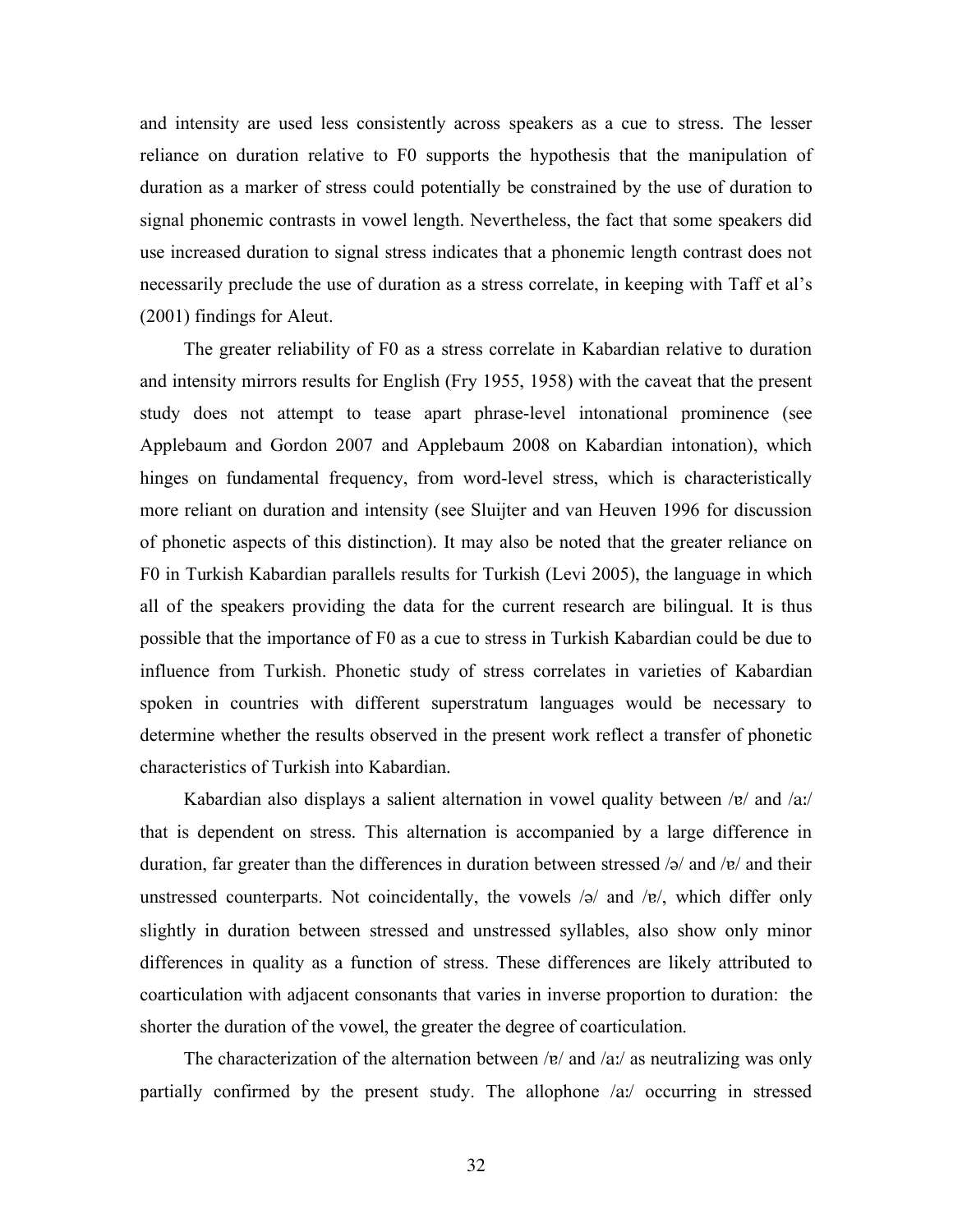syllables is qualitatively identical to its non-alternating counterpart but longer. On the other hand, the allophone / $e$ / is quantitatively equivalent to its non-alternating counterpart but is qualitatively lower and backer. The investigation of neutralization deserves further study using data in which surrounding consonant context is controlled for across phonemic vowel categories.

The occurrence of the coarticulation-driven gradient raising of schwa as opposed to the categorical raising of mid vowels in unstressed syllables found in many languages further suggests that vowel reduction in Kabardian is driven primarily by the goal of increasing articulatory ease rather than maximizing the perceptual distinctness of vowel contrasts in unstressed syllables. Colarusso (1992) alludes to this motivating force in his discussion of schwa in Kabardian, when he suggests that schwa provides the 'shortest possible sonorant path' to transition between consonants (p.28). The phonemic short vowels of Kabardian both occupy a relatively central vowel space, meaning that they require relatively little tongue movement beyond the rest position. For this reason, durational shortening associated with lack of stress is less likely to induce a shift in vowel quality beyond that induced by coarticulatory effects of adjacent consonants.

A further factor potentially explaining the limited role of vowel reduction as a cue to stress relates to the functional role of stress in Kabardian. Stress is non-phonemic at the lexical level and its role in differentiating minimal pairs on a morphological basis is extremely limited. Pairs such as  $\text{/}m\text{ə}$ [ $\text{e}/$  'bear' vs.  $\text{/}m\text{ə}$ [ $\text{e}/$  'this milk', where the first word is monomorphemic and the second word consists of the root  $/[{\bf e}/\ {\rm 'milk'}\ {\rm plus\ the\ stress-}$ rejecting prefix /m $\approx$  / are quite rare. For this reason, it may be less crucial in Kabardian from a functional perspective to signal stress through changes in vowel quality.

Yet another reason for the limited role of vowel quality in signaling stress might be its role in identifying adjacent consonants. Vowels, particularly the two phonemic short vowels  $\sqrt{a}$  and  $\sqrt{e}$ , have several different allophones depending on the surrounding consonants. These allophones occupy much of the available vowel space, as the phonetic literature on Kabardian demonstrates (Catford 1984, Colarusso 1988, 2992, 2006, Choi 1991, Wood 1994, Gordon & Applebaum 2006). These allophonic shifts in vowel quality potentially assist in identifying the numerous consonantal contrasts of Kabardian. It is conceivable that there is less room for signaling stress, which carries a low functional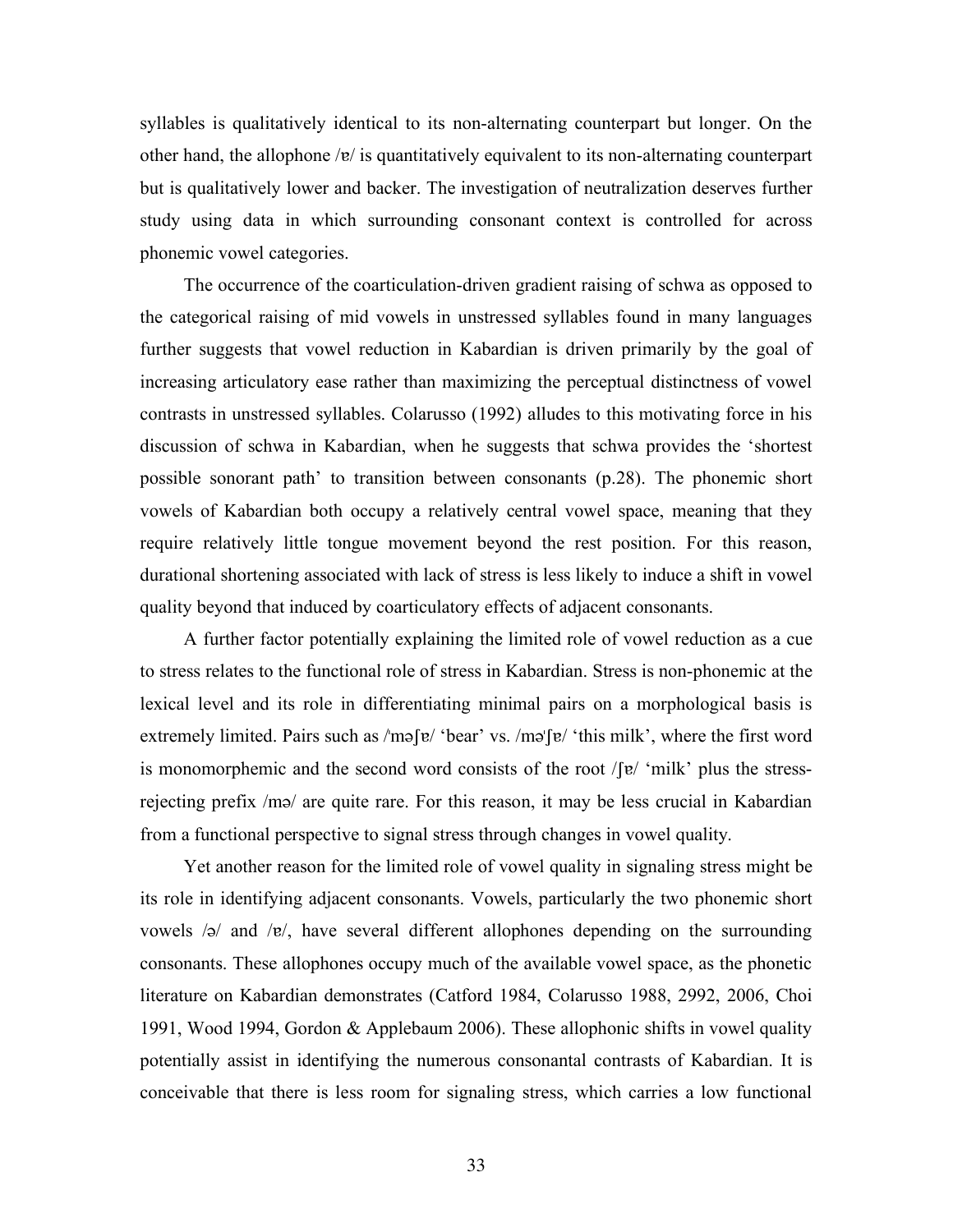load, through changes in vowel quality because most of the available vowel space is exploited by consonantally-conditioned changes in vowel quality. The Kabardian data thus suggest that predictions about the phonetic realization of stress potentially hinge not just on the functional role of stress but also on other factors, including the complexity of the consonant system and, perhaps more crucially, a language's weighting of the often antagonistic goals of minimizing articulatory effort and maximizing perceptual distinctness.

# *Acknowledgments*

The authors gratefully acknowledge comments from three reviewers and the editor on an earlier draft of this paper. A tremendous debt of gratitude is owed to the Kabardian speakers (Hacı Aslan Gönül, Şıd Nedret, Hacı Aslan Rauf) providing the data analyzed in this paper; without their generosity this study would have been impossible. The research presented here was funded by NSF grant BCS0553771 to the first author and by a Hans Rausing Foundation grant to the second author.

#### **References**

- Abitov, M. L., Balkarov, B. X., Desheriev, J. D., Rogava, G. B., El'berdov, X. U., Kardanov, B. M. & Kuasheva, T. X. (1957). *Grammatika kabardino-cherkesskogo literaturnogo jazyka*. Moscow: Izdatel'stvo Akademii Nauk.
- Adisasmito-Smith, Niken and Abigail C. Cohn. (1996). Phonetic correlates of primary and secondary stress in Indonesian: A preliminary study. *Working Papers of the Cornell Phonetics Laboratory* 11. 1-16.
- Applebaum, Ayla. (2008). *Intonation of Turkish Kabardian*. MA Thesis. University of California, Santa Barbara.
- Applebaum, Ayla & Gordon, Matthew (2007). Intonation in Turkish Kabardian. *Proceedings of the International Congress of Phonetic Sciences XVI*. 1401-1404.
- Baitschura, Uzbek. (1976). Instrumental phonetische Beiträge zur Untersuchung der Sprachmelodie und des Wortakzentes im Tscheremissischen. *Études Finno-Ougriennes XIII*. 109-22.
- Beckman, Mary. (1986). *Stress and non-stress accent*. Dordrecht: Foris.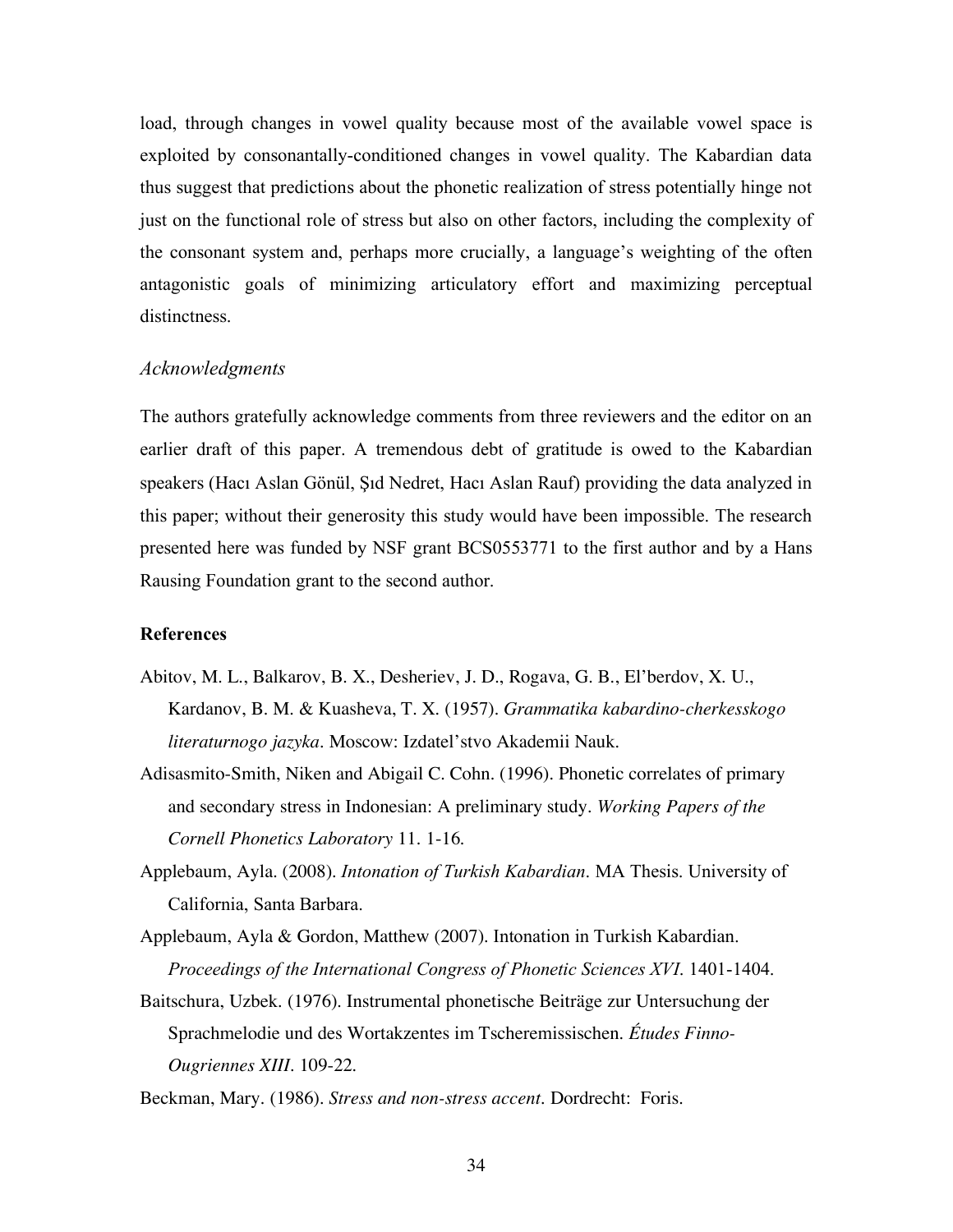- Bondarko, L. V., L. P. Verbitskaya & L.P. Tscherbakova. (1973). Ob opredelenii mesta udareniya v slove*. Izvestiya AN SSSR. [Seriya OLYA 2*].
- Catford, John C. (1984). Instrumental data and linguistic phonetics. In Jo-Ann W. Higgs and Robin Thelwall (eds.), *Topics in linguistic phonetics*, in honour of E. T. Uldall, pp. 23—48. Coleraine, N. Ireland: New University of Ulster.
- Choi, John. (1991). An acoustic study of Kabardian vowels. *Journal of the International Phonetic Association* 21, 4-12.
- Colarusso, John. (1988). *The Northwest Caucasian languages: a phonological survey*. New York: Garland Publishing.
- Colarusso, John. (1992a). *The Kabardian language*. Calgary: University of Calgary Press.
- Colarusso, John. (2006). *Kabardian (East Circassian*). Munich: Lincom Europa.
- Crosswhite, Katherine. (2001). V*owel reduction in Optimality Theory*. New York: Routledge.
- Everett, Keren. (1998). Acoustic correlates of stress in Pirahã. *The Journal of Amazonian Languages* 1. 104-162.
- Fry, D. B. (1955). Duration and intensity as physical correlates of linguistic stress. *Journal of the Acoustical Society of America* 27. 765-8.
- Fry, D. B. (1958). Experiments in the perception of stress. *Language and Speech* 1. 120– 52.
- Gonzales, A. (1970). Acoustic correlates of accent, rhythm, and intonation in Tagalog. *Phonetica* 22. 11-44.
- Gordon, Matthew. (2004). A phonological and phonetic study of word-level stress in Chickasaw. *International Journal of American Linguistics* 70, 1-32.
- Gordon, Matthew & Ayla Applebaum. (2006). Phonetic structures of Turkish Kabardian. *Journal on the International Phonetic Association* 36. 159-186.
- Jassem, Wiktor, J. Morton & Maria Steffen-Batóg. (1968). The perception of stress in synthetic speech-like stimuli by Polish listeners*. Speech Analysis and Synthesis* I. 289–308.
- Kryvitskij, A. A. & A. I. Podluzhni. (1994). *Uchebnik belorusskogo jazyka dlja samoobrazovanija.* Minsk: Vyshèishaia Shkola.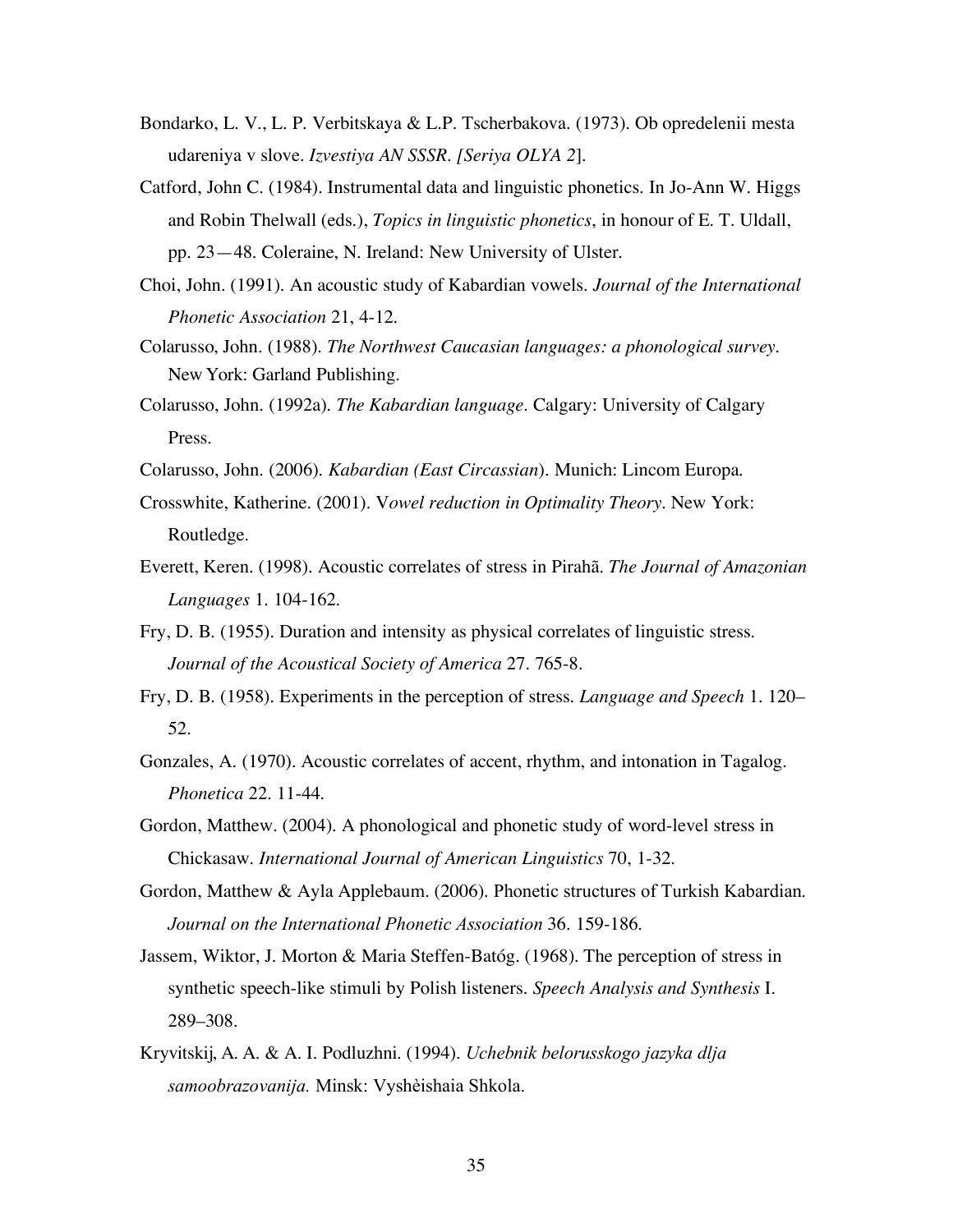- Levi, Susannah V. (2005). Acoustic correlate of lexical accent in Turkish*. Journal of the International Phonetic Association* 35, 73-97.
- Levine, Timothy & Craig Hullett. (2002). Eta squared, partial eta squared, and misreporting of effect size in communication research. *Human Communication Research* 28, 612-625.
- Lindblom, Björn. (1963). Spectrographic study of vowel reduction. *Journal of the Acoustical Society of America* 35. 1773-81.
- Lindblom, Björn & Karin Rapp. (1973). *Some temporal regularities of spoken Swedish*  [*Publication* 21]. Institute of Linguistics. University of Stockholm.
- Maiden, Martin (1995). Evidence from the Italian dialects for the internal structure of prosodic domains. In J. C. Smith & M. Maiden (eds.), *Linguistic theory and the Romance Languages,* pp. 115—131. Amsterdam: Benjamins.
- Manuel, Sharon. (1990). The role of contrast in limiting vowel-to-vowel coarticulation in different languages. *Journal of the Acoustical Society of America*. 1286-1298.
- Munro, Pamela & Peter Benson. (1973). Reduplication and rule ordering in Luiseño. *International Journal of American Linguistics* 39.15–21.
- Potisuk, Siripong, Jackson Gandour & Mary P. Harper. (1996). Acoustic correlates of stress in Thai. *Phonetica* 53. 200-20.
- Sluijter, Agaath M. C. & Vincent J. van Heuven. (1996). Spectral balance as an acoustic correlate of linguistic stress. *Journal of the Acoustical Society of America* 100. 2471- 2485.
- Taff, Alice, Lorna Rozelle, Cho, Taehong., Ladefoged, Peter, Moses Dirks & Jacob Wegelin (2001). Phonetic structures of Aleut. *Journal of Phonetics* 29, 231–271.
- Turchaninov, G. & Tsagov, M. (1940). *Grammatika kabardinoskogo jazyka*. Moscow: Izdatel'stvo Akademii Nauk.
- Vogt, Hans. (1963) *Dictionnaire de la langue Oubykh*. Oslo: Universitetsforlaget.
- Wightman, Colin W., Stefanie Shattuck-Hufnagel, Mari Ostendorf. & Patti J. Price. (1992). Segmental durations in the vicinity of prosodic phrase boundaries. *Journal of the Acoustical Society of America* 92. 1707-17.
- Wood, Sidney. (1994). A spectrographic analysis of vowel allophones in Kabardian. *Working Papers* 42. 241–250. Lund: Lund University Department of Linguistics.